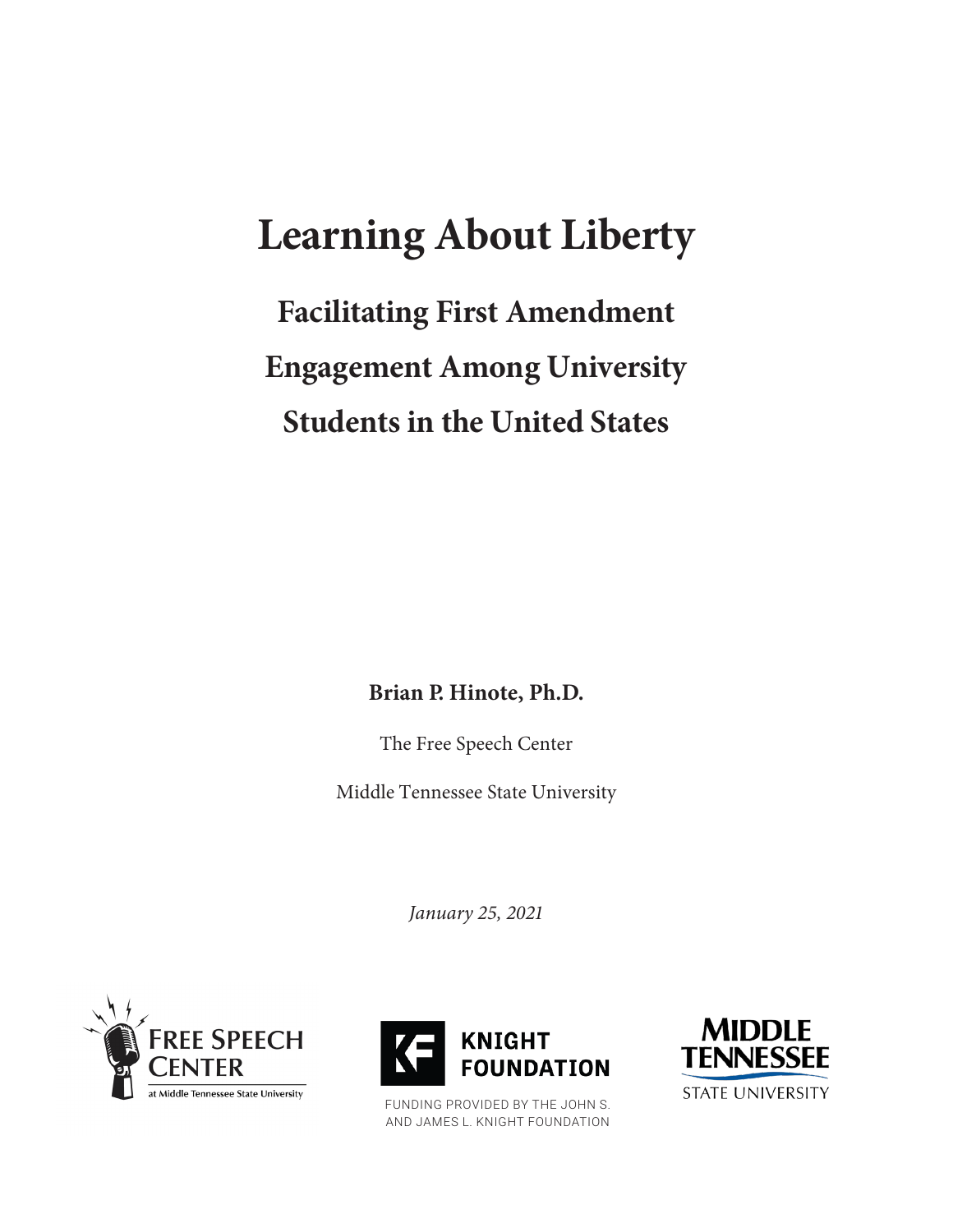## Executive Summary

The Free Speech Center at Middle Tennessee State University is committed to facilitating understanding of the five freedoms associated with the First Amendment. One of its foremost concerns pertains to education, information, and engagement involving young people, since these populations represent the near future of our society.

"College students' views on the First Amendment are a critical harbinger of our democracy," according to *The First Amendment on Campus* report published by the Knight Foundation and Gallup (2020), so the extent to which these cohorts understand constitutional rights and civil liberties at an important time in American history, amid shifting patterns of speech, communication, and interaction, along with increasingly polarized political perspectives, is particularly important. How they do so will likely have a significant influence on how they understand the First Amendment throughout their lives.

This report utilizes interview and focus-group data across 10 universities to summarize best practices for promoting First Amendment advocacy, activism, and engagement among college students. Its principal findings focus on the following categories of practices:

- Building the First Amendment into the Physical Environment
- Activating Social Media & Maximizing Their Impact
- Bridging Cultural Boundaries
- Reflective Writing Exercises
- The Power of the Case Study
- Targeted Campus Events
- Hands-On Engagement
- Building Bridges
- Assessment & Iteration

In summary, this study promotes a student-focused approach to First Amendment engagement, advocacy, and activism. In this research, students and faculty often mention the need to connect with audiences by "touching lives," "bringing experience close to them," "making it real" with "real examples," "direct experiences," and other descriptions of immersion in First Amendment principles. A student-centered approach prioritizes these connections, and encourages students to apply these ideas to other parts of their lives.

Discussions of the practices above are specific where data permit a high level of descriptive detail. But this report is not intended to serve as a checklist, nor are its themes completely mutually exclusive. Instead, the practices discussed below reach into and through the university classroom, and outward and across campuses and communities. Educators and activists can use them to inform their own work in various settings; to target one or more of the five freedoms with specific student populations; and/or combine them to creatively synthesize their own approaches. Another way to conceptualize these findings is to consider them as a collection of malleable, adaptable themes and practices, described by study participants and neatly summarized for the reader's consideration. What is most important, as noted above, and what these findings all share is a focus on keeping students at the center of our work, and embedding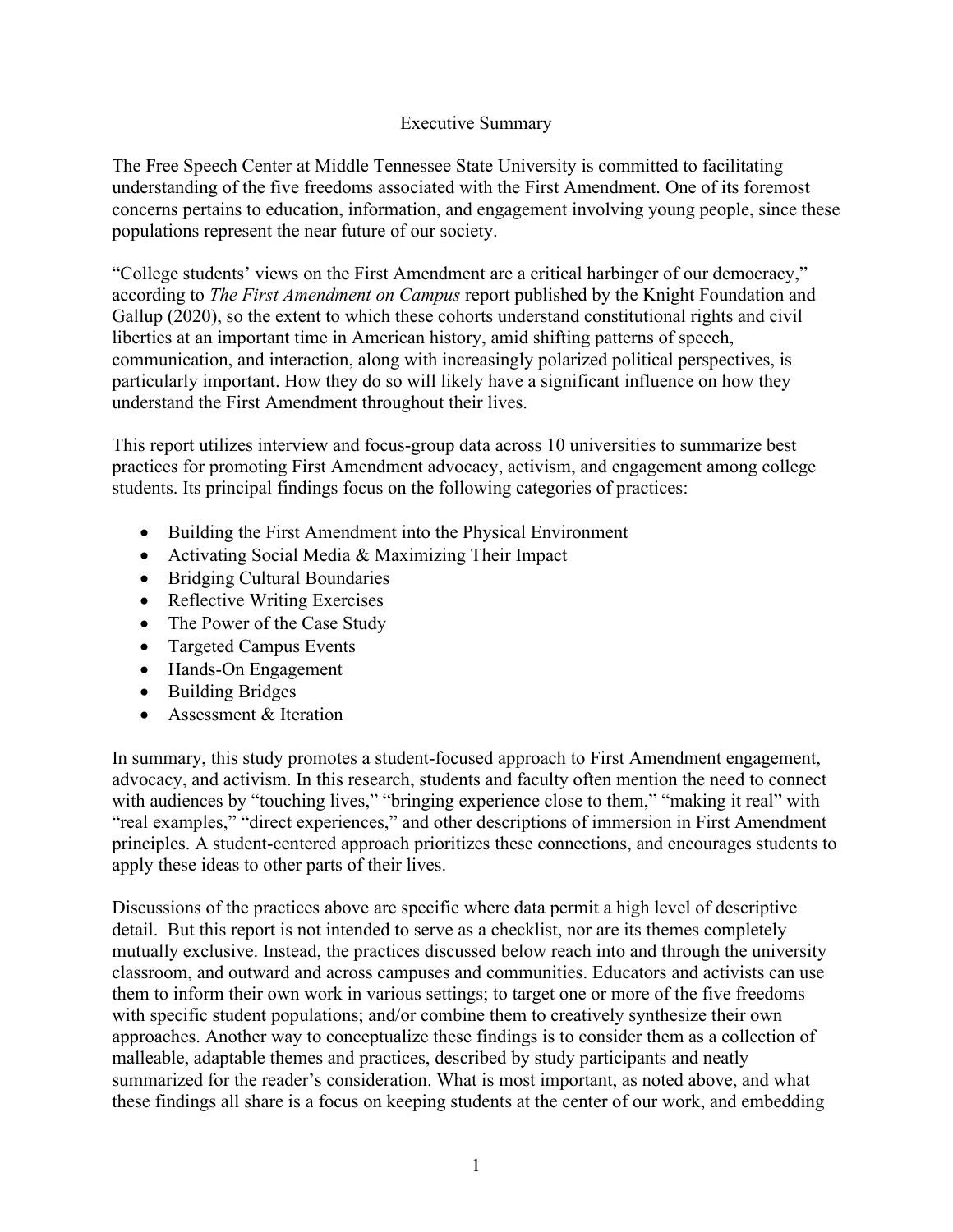them whenever and wherever possible in order to maximize the chances of making a direct connection to their lives, experiences, and perspectives.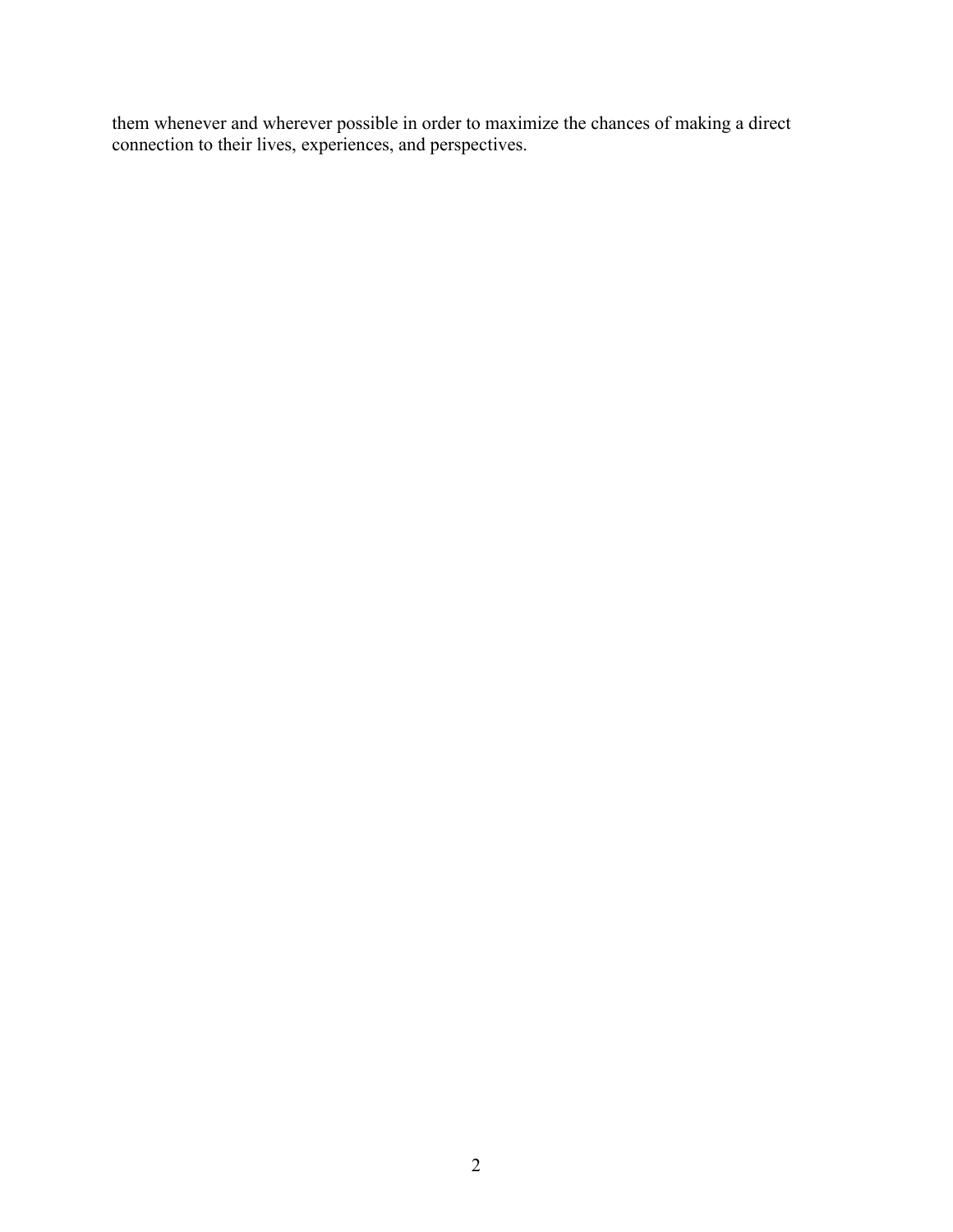#### Acknowledgments

First and foremost, thanks to Ken Paulson of the Free Speech Center at Middle Tennessee State University (MTSU) for his always kind and patient guidance and support through a very important study, interrupted by events well beyond our control. Special thanks to Allison McGoffin, Katie Morris, and Emily Flood for invaluable administrative support, and Brian Buchanan for his time and editorial assistance. Thank you to the Knight Foundation for its generous support of the Free Speech Center and this research. At MTSU, special appreciation to Provost Mark Byrnes and Vice Provost & Dean Rick Sluder for their guidance and assistance navigating campus disruptions. However, our university contacts, and all of the students and colleagues to whom they facilitated access, are the real stars of this project. Special appreciation goes to Dan Bennett and Jay Bruce at John Brown University; Jeremy Harris Lipschultz at the University of Nebraska-Omaha; Julie Fix of the University of Houston; Michelle O'Malley of Ball State University; Nancy Van Leuven at Fresno State University; and Vanessa Murphree at the University of Southern Mississippi. In addition, many thanks to Butler Cain and the University of North Alabama faculty, staff, and students; Colin Donohue and Elon University faculty, staff, and students; Eunyoung Kim and Auburn University at Montgomery faculty, staff, and students; and Hanna Park and her students at Middle Tennessee State University, for so graciously inviting me into your work, your campuses, and your vast expertise and experience doing the important work of spreading awareness of First Amendment freedoms.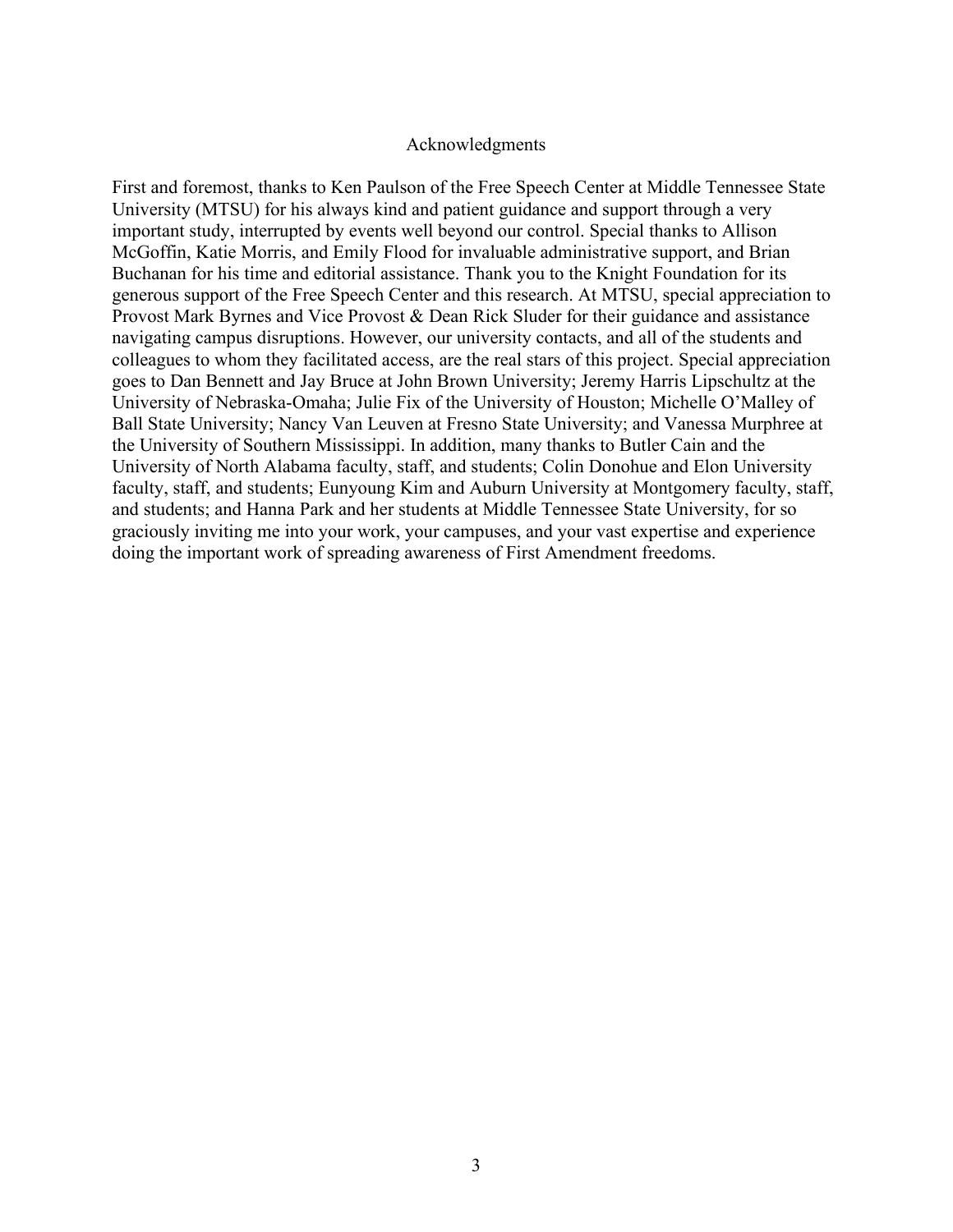# *Facilitating First Amendment Engagement Among American University Students: What Works?*

The Free Speech Center<sup>[1](#page-4-0)</sup> at Middle Tennessee State University is a nonpartisan, nonprofit public policy center dedicated to building understanding of the five freedoms associated with the First Amendment through education, information, and engagement. Its educational efforts include:

- *The First Amendment Encyclopedia*, a vast collection of over 1,500 First Amendment articles, history, and court cases.
- *1 for All,* a national, nonpartisan, nonprofit educational effort to promote understanding and respect for the five freedoms of the First Amendment in secondary and higher education.
- National ad campaigns, which often feature celebrities, to increase First Amendment awareness among younger populations.
- Frequent news, analysis, and commentary on current First Amendment issues.

The research summarized below highlights many initiatives funded by the Free Speech Center's *1 for All* campaign. One of the Center's foremost concerns involves facilitating First Amendment engagement, thinking, advocacy, and activism among high school, college, and university students. This report summarizes best practices for doing so among university students in particular. As John Seigenthaler, founder of the First Amendment Center, observed in 2009 the first words of the Bill of Rights – *Congress shall make no law…* 

"[t]he words are plain, blunt and unequivocal – without literary frill or poetic flourish – a directive intended to put the natural rights of citizens above and beyond the punitive power of the new federal government."

Seigenthaler goes on to note that we might characterize these words as a direct admonition to the new government, and to the officials who would constitute it. It is a firm endorsement of citizens' unalienable rights to freely speak, publish, worship, assemble, and petition, all necessary to promote a "more perfect Union." The tone and intent of those first utterances extends through the 45 words that make up the First Amendment:

"Congress shall make no law respecting an establishment of religion, or prohibiting the free exercise thereof; or abridging the freedom of speech, or of the press; or the right of the people peaceably to assemble, and to petition the Government for a redress of grievances."

Indeed, few Americans today would dispute the significance of the First Amendment, even if many of them can't recall the five freedoms or articulate their significance. As the blueprint for

<span id="page-4-0"></span><sup>1</sup> Se[e https://mtsu.edu/first-amendment/](https://mtsu.edu/first-amendment/)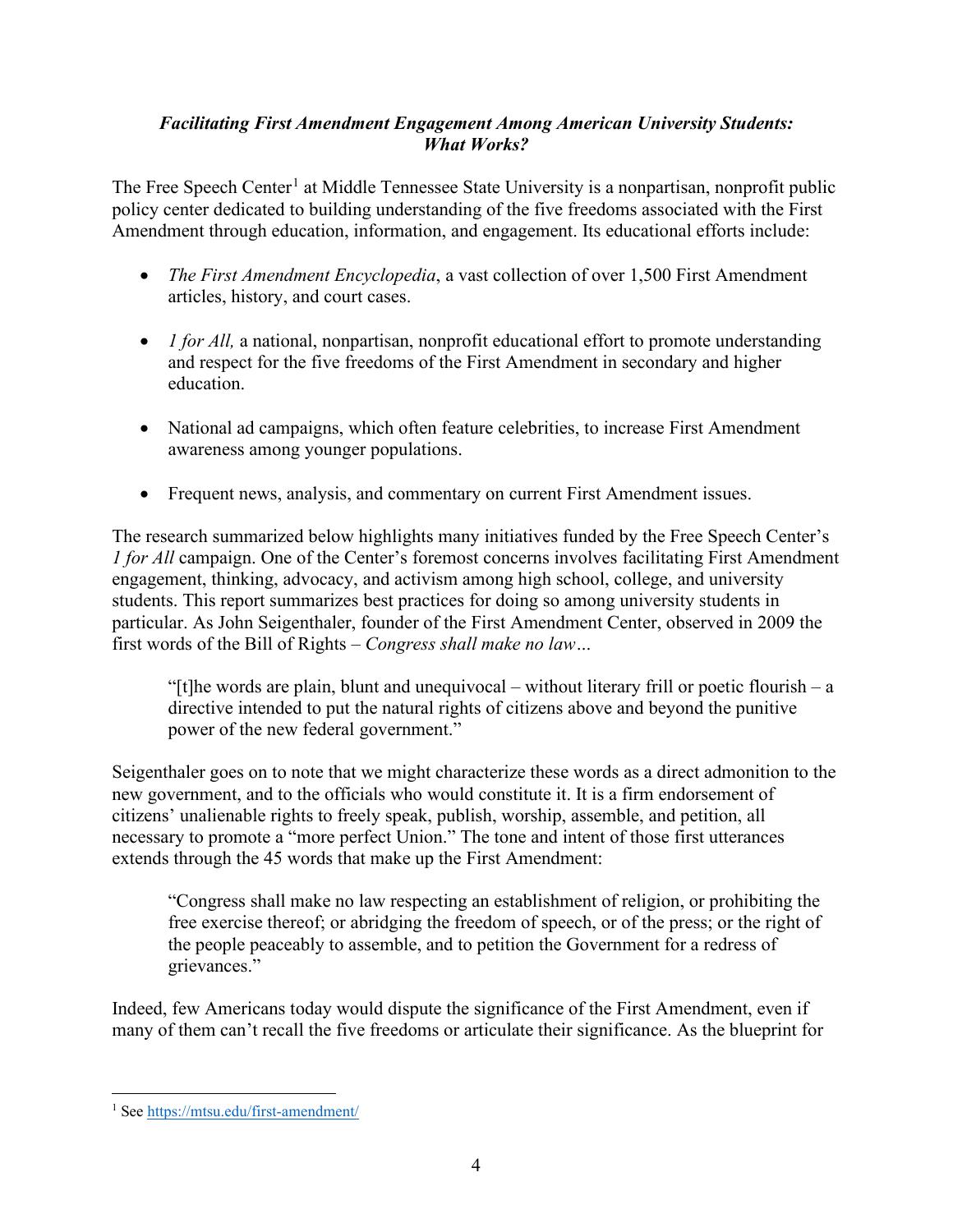personal liberty in the United States, the First Amendment is often a point of national pride, providing the criteria for participation in a free and open society.

In fact, the Bill of Rights, and therefore the First Amendment, were far from historical certainties. Thomas Jefferson wrote in the Declaration of Independence that all men are entitled to the rights of "life, liberty, and the pursuit of happiness," and several new American colonies formalized rights designed to codify freedoms that are today reflected in the First Amendment. But a bill of rights to similarly enshrine those "unalienable rights" at the national level was noticeably absent from the document that emerged from the Constitutional Convention of 1787.

Jefferson still generally supported the new Constitution, but noted the omission of a bill of rights as a major shortcoming since such a bill would permit independent courts to protect the rights of individuals, and promote the spread of republican principles. But it was James Madison, now recognized as the father of the Constitution, who after initially resisting the idea of a bill of rights as unnecessary emerged in the First Congress in 1789 as the most outspoken proponent of these "great rights of mankind." The requisite majority of states ratified the Bill of Rights in 1791.

During ratification, however, what eventually became the First Amendment was the third amendment of 12 proposed by Congress. The states rejected the original first and second amendments, which dealt with congressional salaries and apportionment, respectively. Accordingly, those 45 words that we recognize today protecting the freedoms of speech, religion, press, assembly, and petition became the First Amendment. With ratification, the founders were confident that these "unalienable rights" and "great rights of mankind" were preserved for American citizens, but it would not always be a smooth ride.

In a textbook example of the past as prologue, a prolific and influential press in the late 1700s caused all sorts of anguish for politicians who found themselves the targets of pointed criticism, even for George Washington, the nation's first president. So seven years after ratification, Congress passed the Sedition Act of 1798 during the administration of President John Adams. This was more than symbolic, as the government essentially declared war on those writing and/or publishing materials targeting the government, or otherwise depicting, questioning, or criticizing it in unflattering ways. Many citizens (e.g., editors, journalists, and others) were systematically harassed, intimidated, fined, jailed, and prosecuted.

Though the Sedition Act expired with the election of 1800 and President Jefferson pardoned those convicted under its statutes, it would not be the last time that the American government would seek to intervene in the expression of rights related to the First Amendment. During wartime (either hot or cold), national crises, or other social/political upheaval, government officials (and even many fellow citizens) have not welcomed criticism of American government, policies, or actions (Seigenthaler  $2009^2$  $2009^2$ ).

Fast-forward to the 21st century, and we can see other examples of American government bristling against principles of free expression, free association, and access to information.

<span id="page-5-0"></span><sup>2</sup> See also https://mtsu.edu/first-amendment/encyclopedia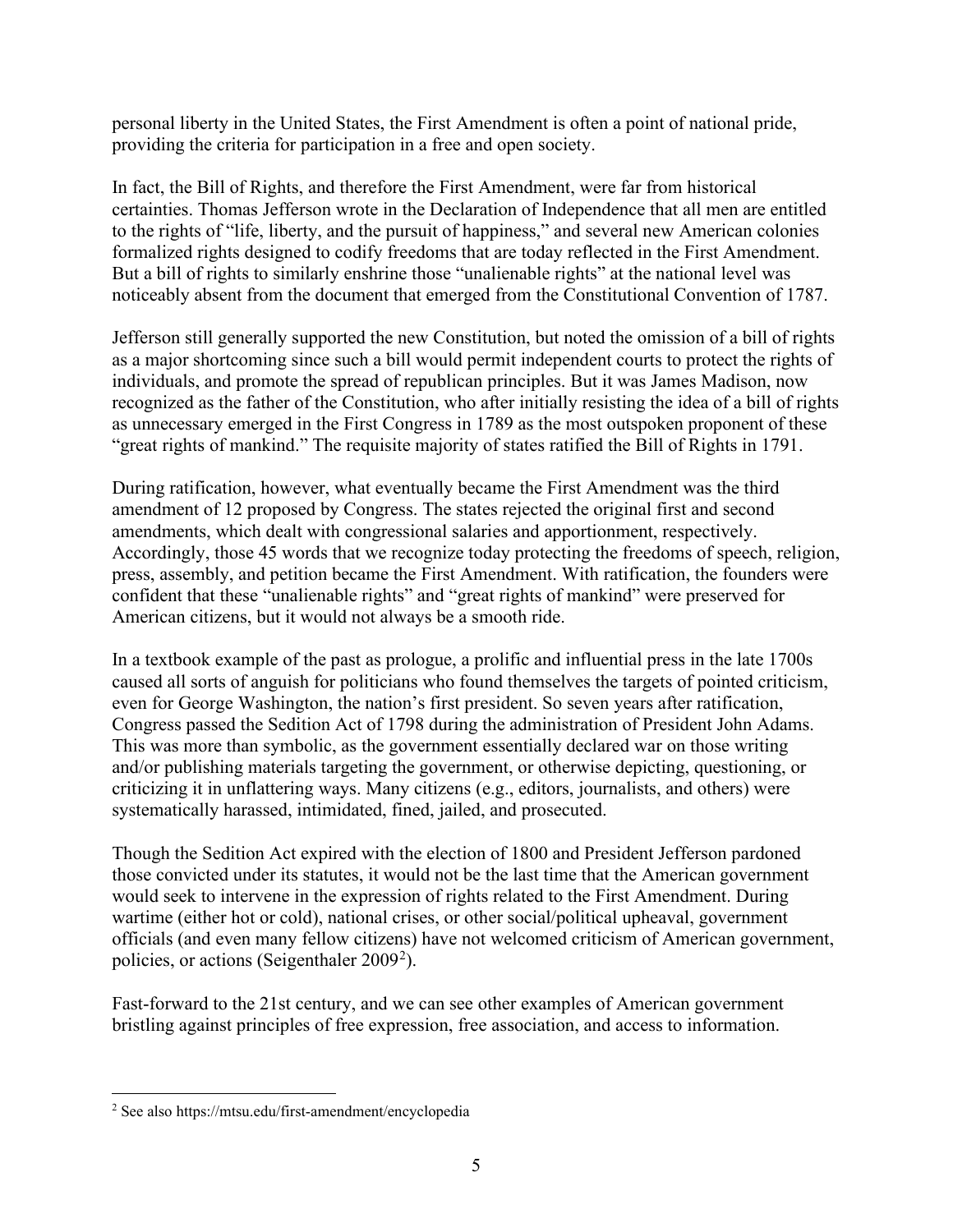Less than two months after the attacks of Sept. 11, 2001, Congress passed the USA PATRIOT<sup>[3](#page-6-0)</sup> Act of 2001, which according to the U.S. Department of Justice, modified many major U.S. intelligence, communications, and privacy laws, including the Electronic Communications Privacy Act, the Foreign Intelligence Surveillance Act of 1978, and the Communications Act of 1934.[4](#page-6-1) Among other provisions, this legislation and its numerous reauthorizations and amendments permit government officials to track and intercept communications for law enforcement and intelligence gathering; seal American borders to foreign terrorists and detain and eject those already in the U.S.; and create new crimes, new punishments, and new "procedural efficiencies" to combat domestic and international terrorism (Doyle 2002). While some claim that the act does not go far enough, others like the American Civil Liberties Union claim that instead of just catching terrorists, the PATRIOT Act turns American citizens into suspects by monitoring communications; logging bank and credit records; tracking Internet activity; and otherwise infringing on privacy and civil liberties, often unrelated to terrorist activity.[5](#page-6-2)

Even more recently, First Amendment principles and liberties have come under attack, especially those directly relevant to journalists and other members of the press. President Donald Trump adopted the term "fake news" as a staple of his presidency, along with a general denunciation of any information that does not fit dominant (and often shifting) narratives of his presidency, allies, or even enemies. By praising a libel lawsuit against *The Washington Post*, condemning a satirical depiction on a major American television network, and calling *The New York Times* "a true ENEMY OF THE PEOPLE" (emphasis in original), President Trump is often depicted as the figurehead of recent attacks on the press. The Trump administration's position is clearly fueled by perceived unfair, critical, or satirical coverage in many parts of the American and world press. As one example on Twitter, Trump elaborates, "The Press has never been more dishonest than it is today. Stories are written that have absolutely no basis in fact. The writers don't even call asking for verification. They are totally out of control." A.G. Sulzberger, publisher of *The New York Times*, responds:

"In demonizing the free press as the enemy, simply for performing its role of asking difficult questions and bringing uncomfortable information to light, President Trump is retreating from a distinctly American principle. It's a principle that previous occupants of the Oval Office fiercely defended regardless of their politics, party affiliation or complaints about how they were covered."

While many of those "previous occupants of the Oval Office" indeed held strong feelings of their own, there is concern that the Trump administration's rhetoric serves to encourage and embolden threats and violence against journalists domestically and abroad (Grynbaum & Sullivan 2019). Still, such rhetoric could also be regarded as legitimate and warranted criticism of the contemporary press. The point here is that issues germane to our First Amendment freedoms are

<span id="page-6-0"></span><sup>&</sup>lt;sup>3</sup> Uniting and Strengthening America by Providing Appropriate Tools Required to Intercept and Obstruct Terrorism (USA PATRIOT)

<span id="page-6-1"></span><sup>4</sup> <https://it.ojp.gov/PrivacyLiberty/authorities/statutes/1281>

<span id="page-6-2"></span><sup>5</sup> [https://www.aclu.org/issues/national-security/privacy-and-surveillance/surveillance-under-patriot-](https://www.aclu.org/issues/national-security/privacy-and-surveillance/surveillance-under-patriot-act#:%7E:text=Hastily%20passed%2045%20days%20after,and%20credit%20reporting%20records%2C%20and)

[act#:~:text=Hastily%20passed%2045%20days%20after,and%20credit%20reporting%20records%2C%20and](https://www.aclu.org/issues/national-security/privacy-and-surveillance/surveillance-under-patriot-act#:%7E:text=Hastily%20passed%2045%20days%20after,and%20credit%20reporting%20records%2C%20and)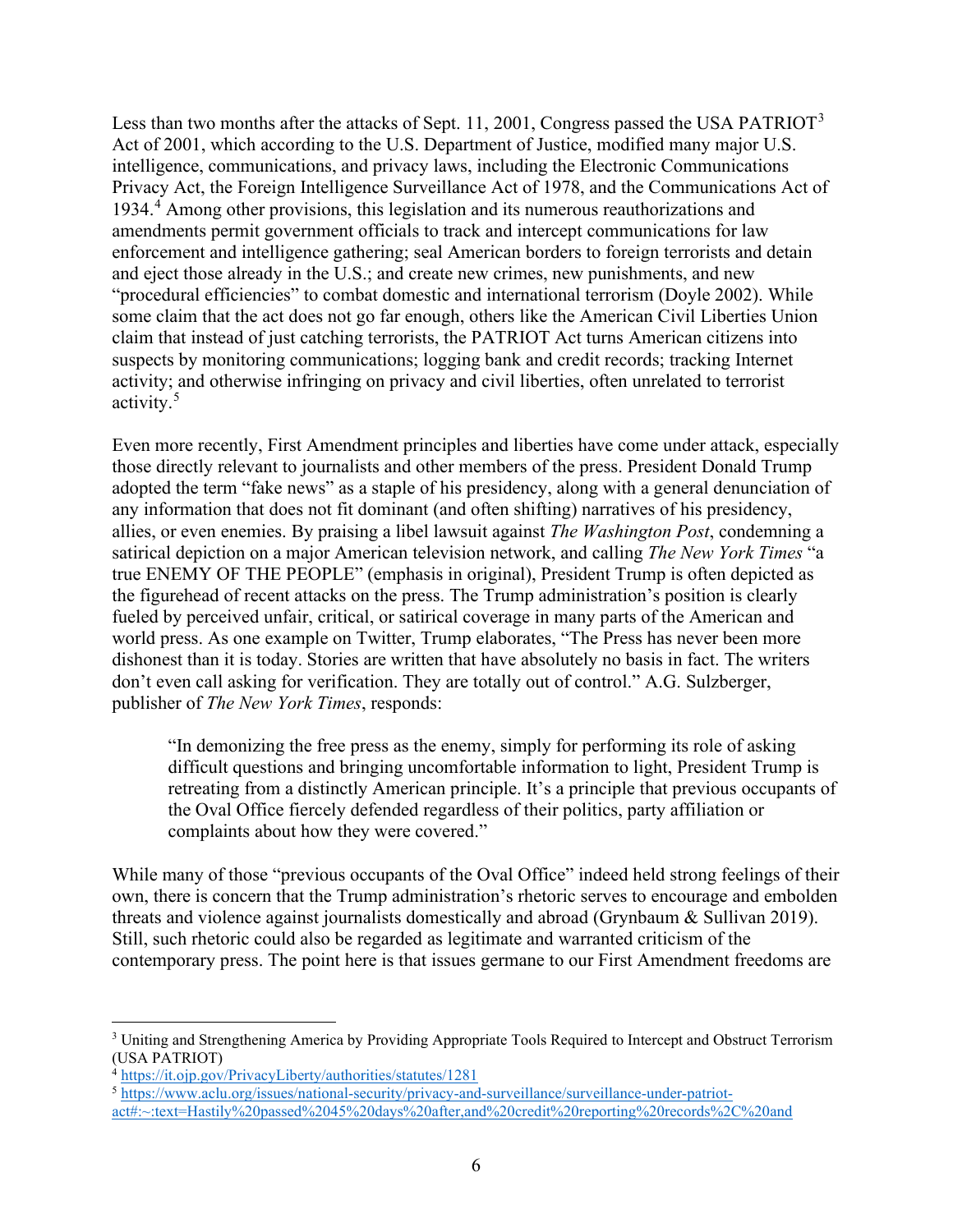alive and well in contemporary American society, and not just something that we read about in history books.

# Background & Problem Statement

Today it is more important than ever that citizens understand the First Amendment and its five freedoms. This is particularly true for younger demographic groups, since these populations represent the near future of our society. "College students' views on the First Amendment are a critical harbinger of our democracy," according to *The First Amendment on Campus* report published by the Knight Foundation and Gallup (2020). These perspectives show us the extent to which this important cohort of young citizens understands our constitutional rights and civil liberties at an important time in American history, amid shifting patterns of speech, communication, and interaction, along with increasingly polarized political perspectives. Younger cohorts are also important because they can show us how they enact these rights on campus, and in their lives and work. How they do so will likely have a significant influence on how they understand the First Amendment throughout their lives.

Ken Paulson, First Amendment advocate and director of the Free Speech Center at Middle Tennessee State University, notes (2020) that "One of the toughest lessons to teach on a college campus is that freedom of speech is to be taken literally." He goes on to describe a course exploring the role of free expression in American history and culture since the ratification of the Bill of Rights in 1791. "Among the most interesting discussion topics are music censorship and post-9/11 security measures. Among the least popular is the moment in history when Americans demanded freedom of speech in order to protect their young democracy." Students' justification for their impatience is typically that they "already know this stuff." But existing data suggest otherwise.

Among the findings from the Knight Foundation/Gallup study<sup>[6](#page-7-0)</sup> (2020) and the *State of the First Amendment Survey*<sup>[7](#page-7-1)</sup> by the First Amendment Center of the Freedom Forum Institute (2020):

- About three of every 10 American adults cannot correctly name at least one First Amendment freedom. As to the five freedoms, 64% could name freedom of speech; 29% freedom of religion; 22% freedom of press; 12% assembly; and only 4% petition.
- About 32% of American adults can name one of the five First Amendment freedoms; 22% can name two; 13% can name three; 4% can name four; and only 1% can name all five.

<span id="page-7-0"></span><sup>6</sup> For the 2020 *First Amendment on Campus* report, Gallup conducted online surveys with a nationally representative sample of more than 3,000 U.S. full-time undergraduate college students, including oversampling students at historically black colleges and universities (HBCUs). A smaller sub-sample completed follow-up in-depth telephone interviews, providing further insights into college students' experiences and opinions.

<span id="page-7-1"></span><sup>7</sup> The 2019 *State of the First Amendment Survey* was conducted as a dual-frame, bilingual telephone survey of 1,007 adult respondents. The sample was designed to represent the adult U.S. population, weighted to provide nationally representative and projectable estimates of the American adult population.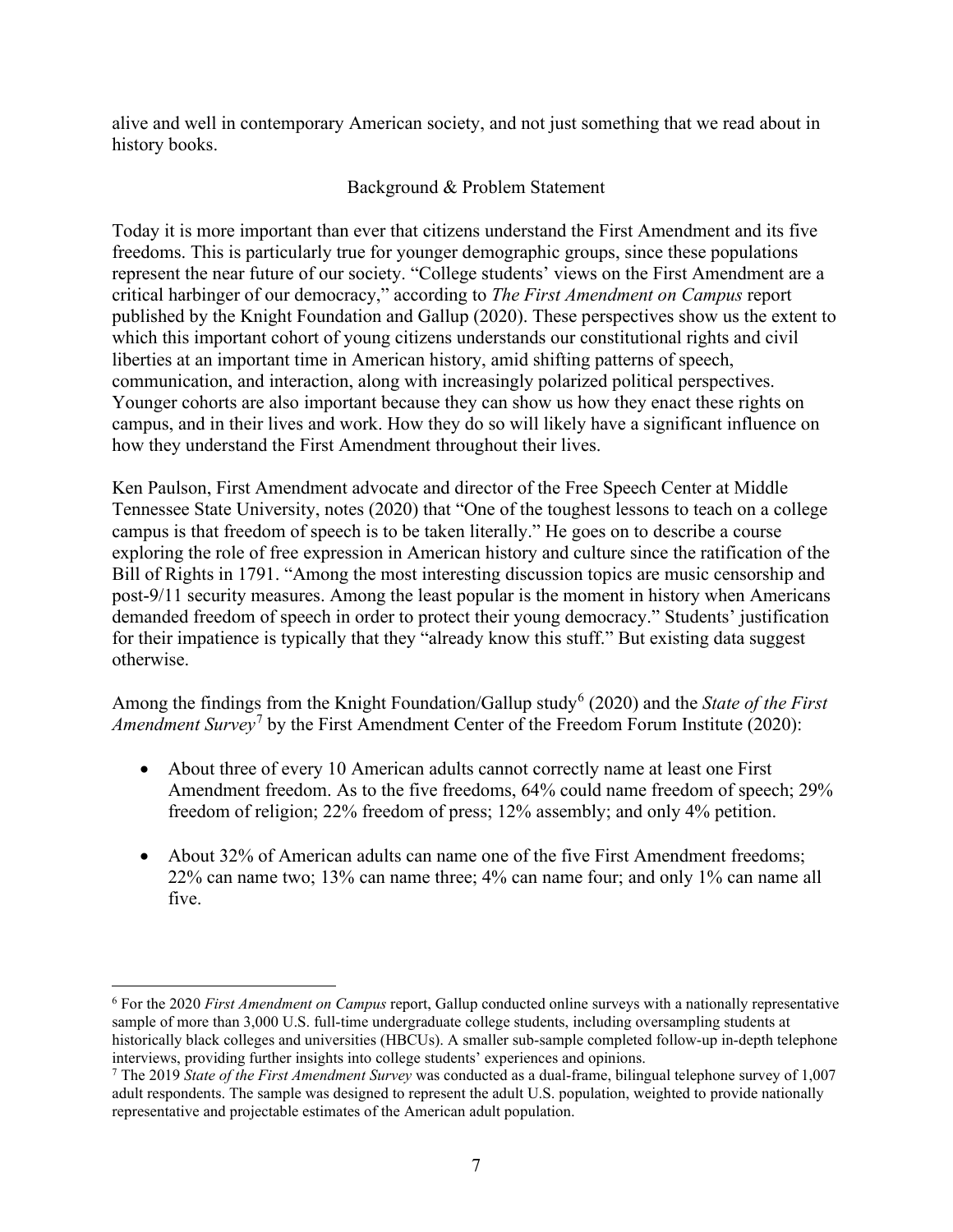- About 29% of American adults say the rights guaranteed in the First Amendment go too far, but nearly three-fourths of Americans believe that it is important for democracy that the news media act as a watchdog on government.
- About four-fifths (81%) of American adults report that the freedom to worship protects all religious groups.
- About half of American adults report that public institutions should revoke invitations to guest speakers when the speaker is likely to offend (46%) or would provoke large-scale protests  $(51\%)$ .
- About 96% of college students report that free speech is extremely (68%) or very important (28%) to our democracy, and nearly nine in 10 agree that the First Amendment protects people like themselves.
- 81% of college students support a campus environment where students are exposed to all types of speech, even if they may find it offensive. But paradoxically, about the same percentage (78%) support colleges providing safe spaces, or areas of campus designed to be free from threatening actions, ideas, or conversations.
- Nearly three-quarters of college students say colleges should not be able to restrict expression of political views that are upsetting or offensive to certain groups. But growing majorities report that colleges should be able to restrict the use of racial slurs (7[8](#page-8-0)%) and costumes that stereotype certain racial or ethnic groups (71%).<sup>8</sup>

Certainly, there are distinct differences across race, ethnic, gender, class, political affiliation, and a host of other factors. But the 2019 *State of the First Amendment* report specifically highlights a statistically significant difference between those respondents who could recall the five freedoms and those that could not, and these differences hinge upon education. In other words, respondents with higher levels of education were statistically more likely  $(p<0.05)$  to recall freedom of speech, religion, and assembly (even controlling for the effects of sex, age, income, race, religion, and political party affiliation).

Still, despite increasing awareness, broad misconceptions persist, with 14% of the *State of the First Amendment* survey respondents pointing to the First Amendment as granting Americans the right to vote, and 16% recalling it as ensuring the right to bear arms. Together, the brief discussion above, along with a host of findings related to the public's knowledge and familiarity with First Amendment principles, emphasizes the important work involved with increasing public understanding of how these freedoms are applied and experienced in daily life, and how they help define what it means to be an American<sup>[9](#page-8-1)</sup> (Freedom Forum Institute 2020).

This report aims to describe best practices and effective approaches to engage university students in thinking, advocacy, and activism around the five freedoms of the First Amendment. As noted

<span id="page-8-0"></span><sup>8</sup> Although certainly controversial, both are protected by the Constitution, according to Paulson (2020).

<span id="page-8-1"></span><sup>9</sup> <https://www.freedomforuminstitute.org/first-amendment-center/state-of-the-first-amendment/>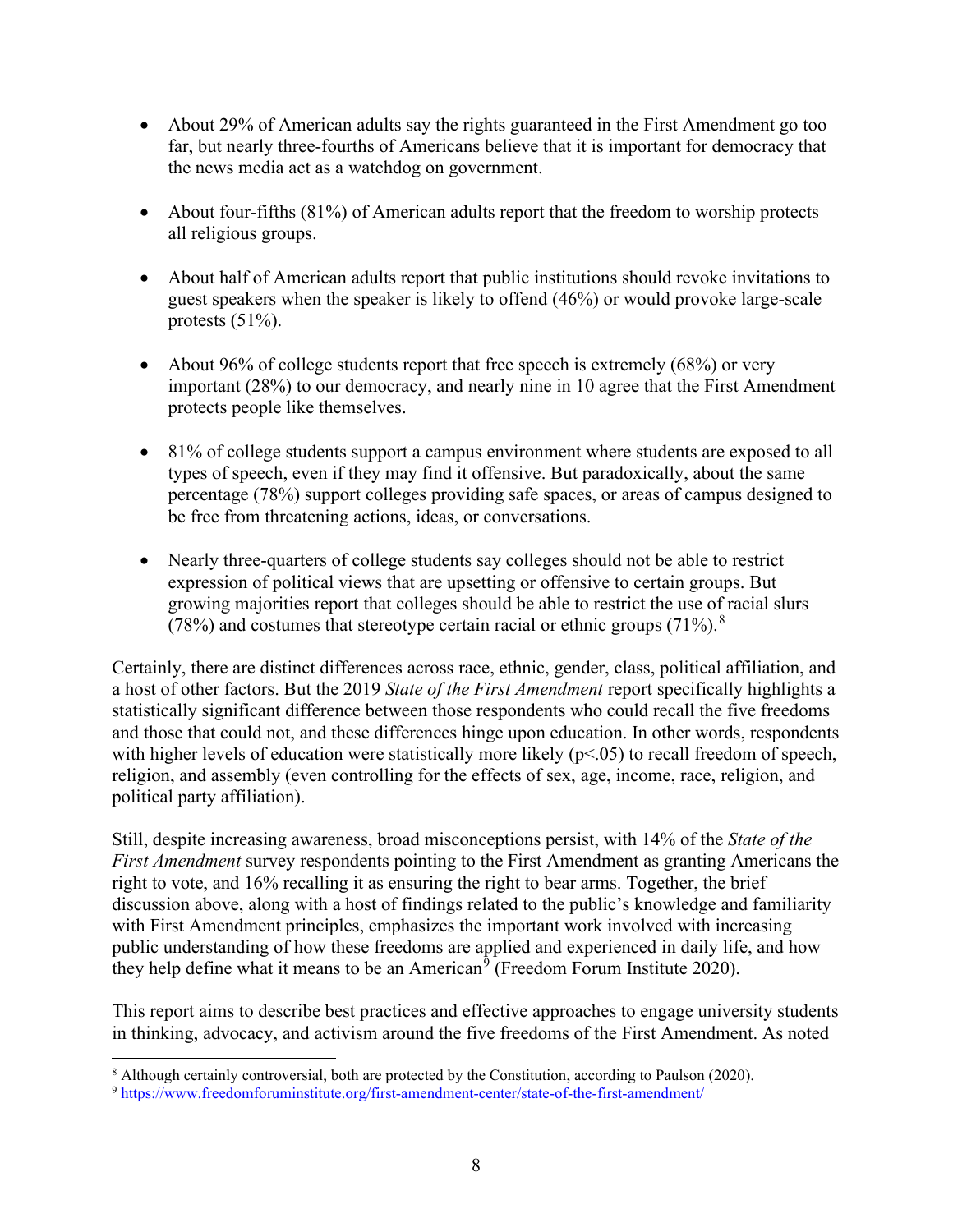above, it is important for all citizens to grasp the real significance and meaning of these important freedoms, but this is especially true for younger cohorts. The Free Speech Center at Middle Tennessee State University seeks to promote such an understanding across various outreach activities, but this work is especially important on college campuses.

This research, along with findings highlighting educational attainment as an important predictor of knowledge of the First Amendment's five freedoms, points to American higher education as an important setting within which to deploy strategies directed toward increasing First Amendment awareness, advocacy, discussion, etc. The overarching goal of this report is to identify and disseminate best practices and effective approaches across American university campuses, thereby reaching as many students as possible.

#### Methods

The data for this report come from interviews (face-to-face, telephone, and videoconference) and in-person focus groups within a convenience sample of faculty/administrative contacts and students across 10 institutions that received *1 for All* grants. Institutions were contacted through their designated *1 for All* institutional representative through the Free Speech Center, and where possible, interviews and focus-group discussions were conducted on each campus.

Faculty and student participants from Departments/Schools of Communications, Public Relations, Journalism, Media, and Theatre largely comprise the interview and focus-group samples, owing to their direct relationships with the *1 for All* campaign. Focus groups were audio-recorded with the consent of participants. However, COVID-19 interrupted research travel beginning in March 2020, at which time remaining data collection subsequently took place remotely (via phone call or videoconference). Information collected remotely was recorded by the researcher. Participating institutions include:

Auburn University at Montgomery Elon University Middle Tennessee State University University of North Alabama University of Southern Mississippi John Brown University University of Nebraska-Omaha University of Houston Ball State University Fresno State University

In a semi-structured, qualitative interview, the interviewer has a general plan of questioning across a number of known topics, situations, contexts, or experiences in which the subject has been involved in some way (Frankfort-Nachmias & Nachmias 2000). This approach permits flexibility in questioning and responses, but allows the researcher to keep a clear focus on the interview questions and the aim of the research, thereby facilitating a smooth, natural flow of conversation. In these interviews, the researcher establishes a general direction with semistructured prompts, and explores topics and responses more deeply through probing questions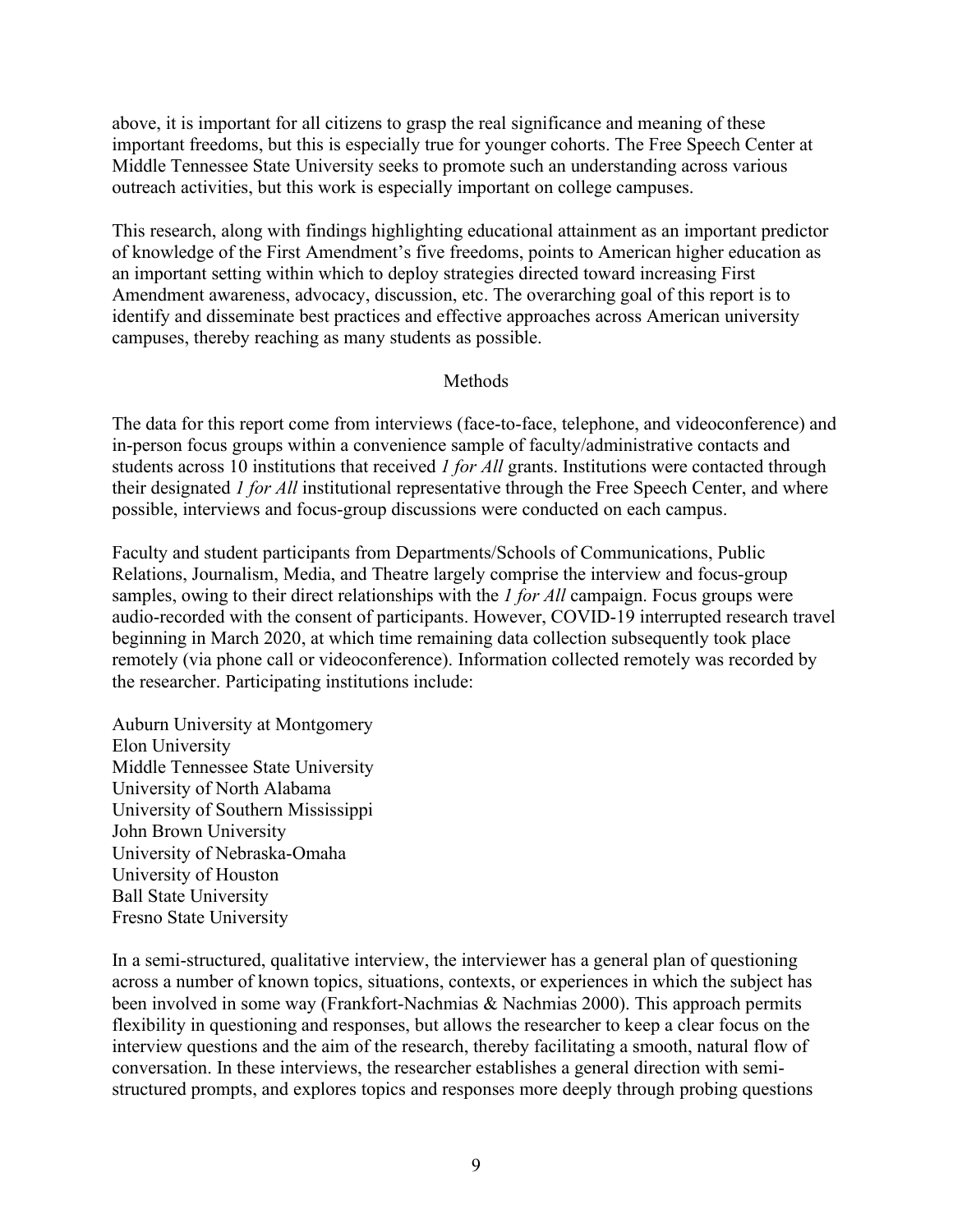with the interviewee, who does most of the talking (Babbie 2011). Frankfort-Nachmias  $\&$ Nachmias (2000:218) note several research advantages with personal interviews, including flexibility, control of the interview situation, high response rate, and the ability to collect supplementary information.

The researcher used semi-structured focus-groups in interactions with students, along with some faculty, staff, and administrators (where groups of these colleagues were available in the same place at the same time). In short, a focus group uses guided discussions to explore "conscious, semiconscious, and unconscious psychological and sociocultural characteristics and processes" (Berg 2009:58). These discussions have many advantages, like access to personal descriptions of feelings, intuitions, experiences, and accounts. The open and egalitarian atmosphere of focus groups also permits (and encourages) participants to talk in a very straightforward and revealing way (Frankfort-Nachmias & Nachmias 2000). They are also especially flexible, fast, and inexpensive, and permit access to real-life, relevant data in a social environment. This method also allows the researcher to explore related but previously unanticipated themes in real-time as they emerge from conversation (Babbie 2011; Berg 2009).

Faculty interviewees and focus-group participants were asked to describe their role(s) at their home institution and their interest in First Amendment studies, advocacy, activism, etc. Because all participating institutions were *1 for All* grantee schools, the researcher also asked what campus activities were supported by the *1 for All* grant funding. Through a final set of prompts, the researcher asked what implications these activities held for the discussion and/or application of the First Amendment and its five freedoms, before asking about broader insights and applications to engage college students in First Amendment thinking, advocacy, and/or activism. These last prompts intentionally frame the overarching objectives of this study, and discussions of engagement surrounding the First Amendment were intentionally broad and far-reaching in order to elicit as many relevant insights as possible.

Student focus-group<sup>[10](#page-10-0)</sup> participants were asked about their knowledge of the First Amendment and the five freedoms, along with the significance that they ascribe to this knowledge. They were also queried on campus practices (both inside and outside of the classroom) that effectively promote First Amendment engagement, and were provided with a hypothetical scenario where, with unlimited resources, they were responsible for designing activities to promote such engagement. The researcher employed a number of follow-up, probing questions to drill down into specific strategies and practices for First Amendment engagement.

Data were subsequently reviewed and analyzed to surface themes, best practices, and effective approaches to engaging university students in First Amendment thinking, awareness, and advocacy. It is to a summary of these practices that we will now turn.

Moving Toward Best Practices for Student Engagement

Overall, interviews and focus groups suggest that most university students possess a limited understanding of the five freedoms associated with the First Amendment. This finding is

<span id="page-10-0"></span> $10$  These were conducted separately from faculty/administrative focus groups, where possible (which was all but one institution where on-site data collection took place).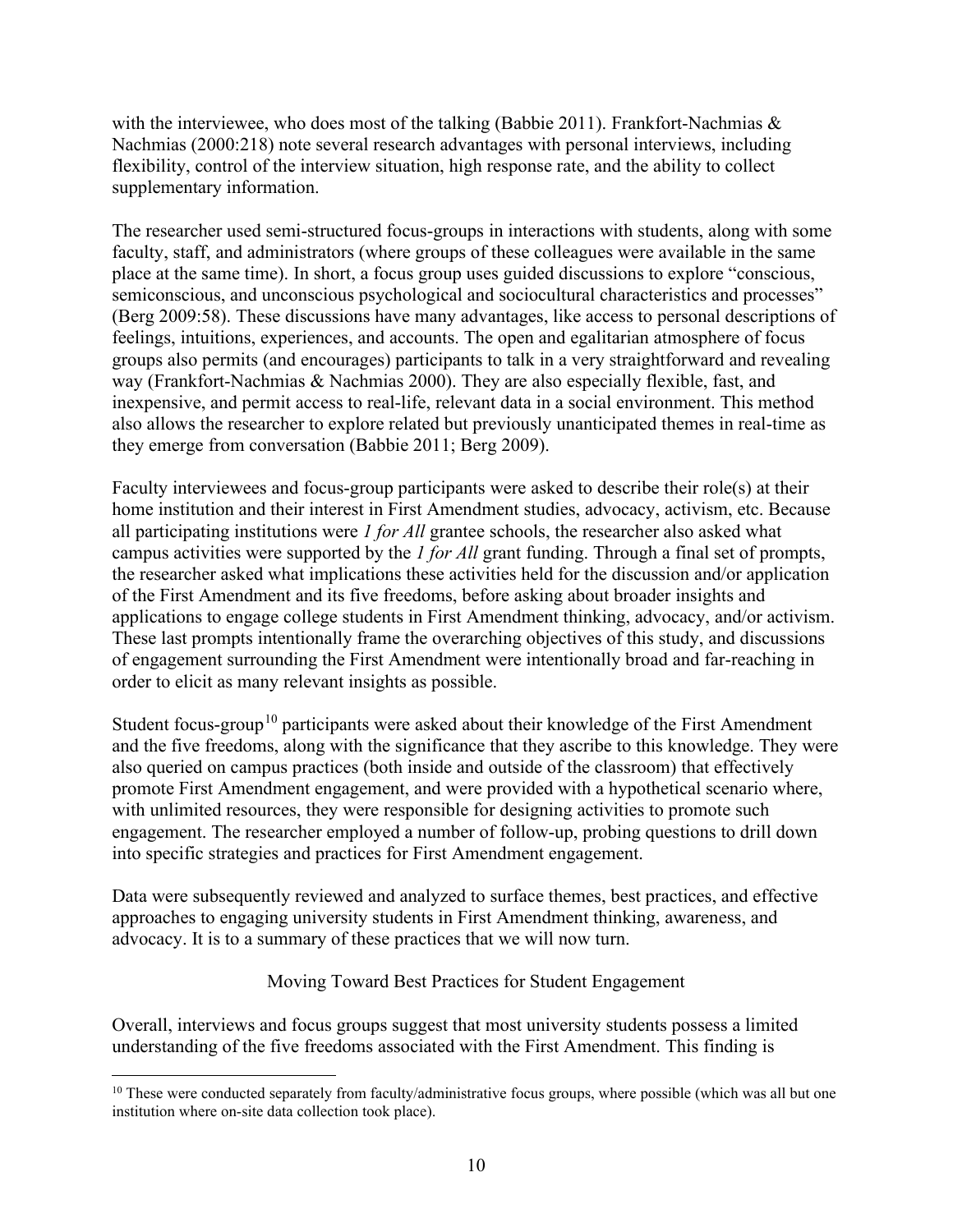consistent with data reported above from the Knight Foundation/Gallup study (2020) and the *State of the First Amendment Survey*  $(2020)^{11}$  $(2020)^{11}$  $(2020)^{11}$ .

However, students from public relations, theatre/film, and/or media disciplines (who were oversampled in this study) appear more knowledgeable in these areas, arguably due to greater exposure to First Amendment information in their courses and in their respective academic programs. Faculty, staff, and administrators consistently report their deep desire to increase students' awareness and understanding of the First Amendment, both inside and outside of the classroom, and beyond journalism, communications, and related disciplines.

Both faculty and students in this study commented on most students' very limited exposure to First Amendment ideas, and even less active engagement or involvement in advocacy or activities relevant to the five freedoms before their arrival on a university campus. These respondents identify a need to engage younger individuals and populations earlier, to encourage them to think about the First Amendment and how the five freedoms shape their lives and the world. Students specifically mention the need to target young people and promote awareness of First Amendment rights and social responsibilities in a way that encourages reflection and participation in real time, rather than considering current events after they unfold.

In focus groups, some faculty also note the broader, recent trend toward political extremism and polarization in the United States, and how this affects (and sometimes complicates) discussion of the First Amendment with students. This trend could suggest that, like so many other aspects of our society today, the First Amendment has become a collection of increasingly politicized concepts and conversations for educators, students, and members of the general public. The ways that freedom of the press is somewhat differently conceptualized by individuals and groups on varying points of the political spectrum (mentioned above) likely reflects this reality, as well.

Still, and consistent with what Paulson (2020) notes above, overcoming the notion among students that they already know about the First Amendment remains a significant challenge for university educators. So how do we continue to chip away at misunderstanding and misconceptions around these important ideas?

Students and educators alike in this study note the need to make a direct connection between First Amendment ideas and students' lives, but fellow students specifically describe the need to "meet students where they are." Many students today have so much happening in their lives in addition to university studies, and face a host of problems that directly affect them in real and immediate ways. It is therefore necessary to engage students very directly in First Amendment conversations, perhaps by focusing on some "need" or campus issue with real significance, as suggested by student participants at Auburn University at Montgomery. Nancy Van Leuven, assistant professor of media, communications and journalism at Fresno State University, notes that the First Amendment is "routinely glossed over" in ways that contribute to a sort of "First Amendment fatigue," which we can only overcome with a student-centered approach to

<span id="page-11-0"></span> $11$  These studies suggest a positive correlation between educational attainment and recall of one or more of the five freedoms, which might lead us to expect higher than average recall among university students. But it is important to remember that the young people in our sample are still in the midst of accumulating educational credentials, and on the whole, few Americans can name two or more of the five freedoms.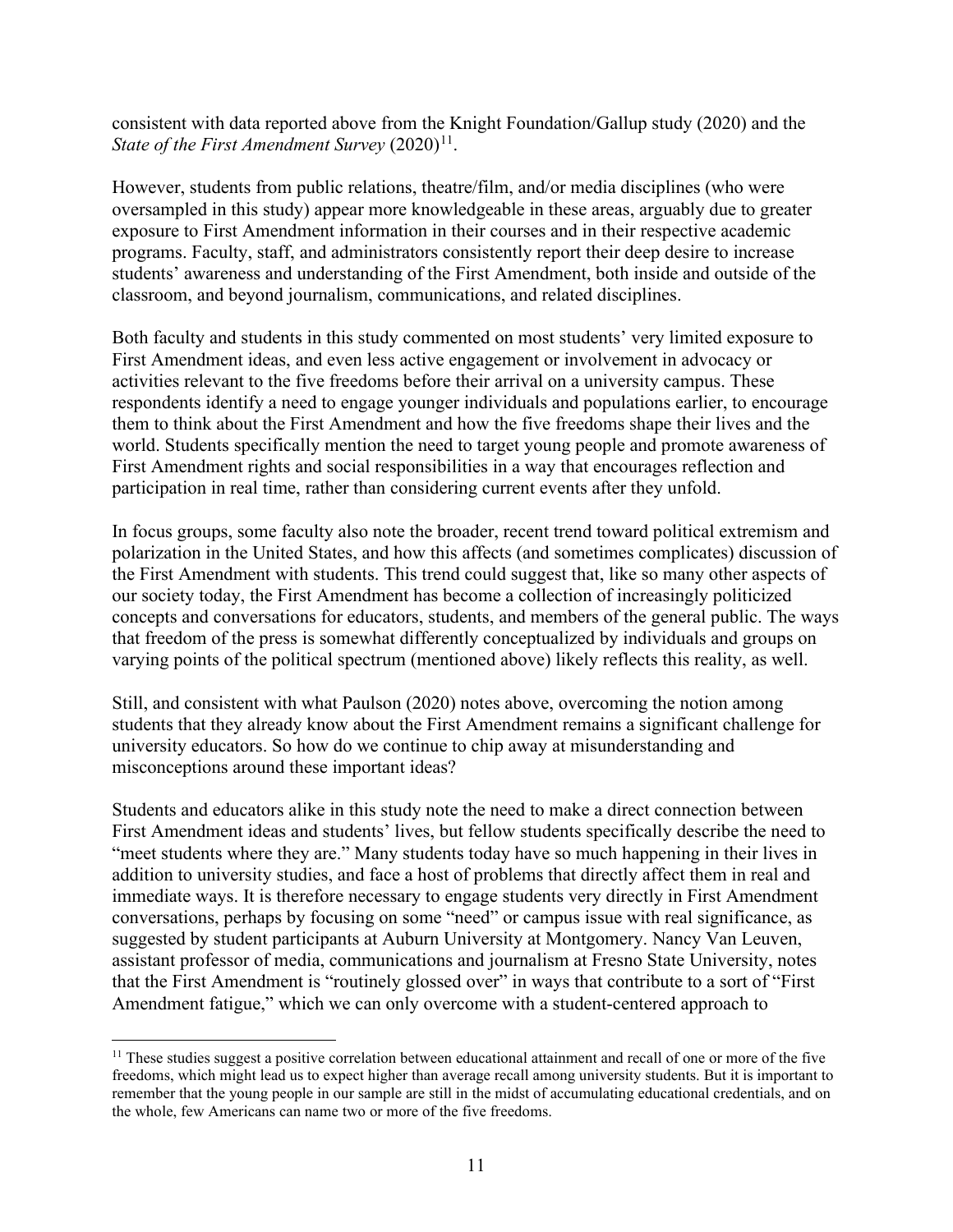engagement. In other words, we must reconfigure awareness and/or information campaigns into something different, especially in a highly politicized national climate with increasingly diverse student populations. As educators we must move from the "passive to the active" and get students directly "invested in the work." These themes will be further elaborated below.

In short, a student-focused approach to promoting First Amendment engagement, advocacy, and activism must keep students front and center, such that we build students into the structures of our engagement, rather than making them the external "target" of those strategies. While a more traditionally academic approach might involve exploring the general to frame the specific, a student-centered approach instead focuses on creating challenges, activities, puzzles, and more, to invite students into the practice of "doing" First Amendment engagement work.

This means focusing on the practical, everyday, and applicable as our default position, then moving (perhaps, eventually) into the theoretical, rather than vice versa. In this research, students and faculty often mention the need to connect with audiences by "touching lives," "bringing experience close to them," "making it real" with "real examples," "direct experiences," and other immersion in First Amendment principles. A student-centered approach prioritizes these connections, and encourages students to apply these ideas to other parts of their lives. As one Elon University student says, "if it doesn't apply to you, then it's not going to matter."

These data also suggest that a student-centered approach extends to selecting specific elements of the First Amendment to explore, based on the characteristics and/or situations of the student populations involved, as well as local community contexts, current events, and other considerations. Which is to say that students matter, but the contexts in which they live and study matter as well.

It is unlikely that a single activity, approach, or intervention can touch upon all five freedoms of the First Amendment in ways that deeply resonate with student populations. Student characteristics might include level of understanding of this or that dimension of the First Amendment. Community contexts might include sites of particular historical, legal, or political significance in the immediate area (e.g., civil rights, freedom marches, demonstrations, etc.), or connections to persons or groups of similar importance. And connections to current events might include events or collective behaviors that are highly visible, often controversial, and directly related to First Amendment freedoms (e.g., kneeling during the national anthem, religious practices, criticism of the press, and so on). What these share is a clear focus on students and their lived experiences, in place of what Julie Fix, instructional assistant professor and director of undergraduate studies at the University of Houston, describes as "one size fits all" approaches to increasing awareness and knowledge around the First Amendment, which these data suggest are not likely to succeed.

Within this broader, paradigmatic approach, what follows is a summary of data and findings pertaining to categories of best practices for engaging students in First Amendment thinking and advocacy. These approaches are specific where data permit a high level of descriptive detail. But it is important to remember that these findings are not intended to serve as a checklist for First Amendment student engagement, nor are they completely mutually exclusive. Instead, they reach into and through the university classroom, and outward and across campuses and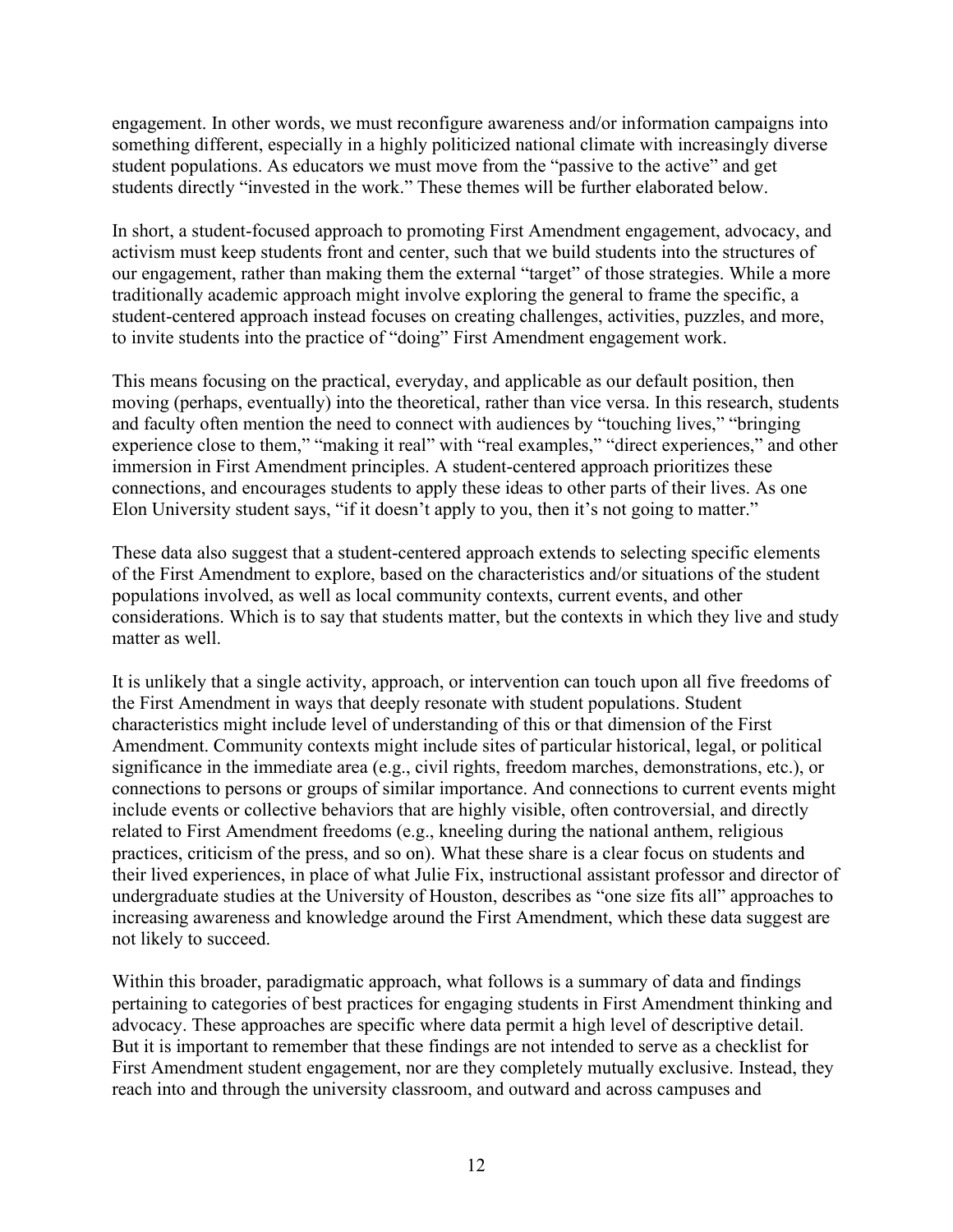communities. Educators and activists can apply the practices below to inform their own work in various settings; to target one or more of the five freedoms with specific student populations; and/or combine the examples below to creatively synthesize their own approach. Another way to conceptualize these findings is to consider them as a collection of malleable, adaptable themes and practices, described by study participants and neatly summarized for the reader's consideration. What is most important, as noted above, and what these all share is a focus on keeping students at the center of our work, embedding them whenever and wherever possible in order to maximize the chances of making a direct connection to their lives, experiences, and perspectives.

## Building the First Amendment into the Physical Environment

This approach quite simply makes the language of the First Amendment a highly visible part of the campus environment, as a visual yet symbolic representation of the five freedoms and their significance. Elon University, for example, made the First Amendment a large (about 6 feet tall by 8-10 feet wide) part of the School of Communications, and facing the glass walls of the student news and media organization. This permanent installation not only reminds student journalists of the ubiquitous significance of the First Amendment, but it also readily greets students, faculty, staff, administrators, and visitors. In short, building the five freedoms of the First Amendment into physical campus space elevates these ideas for students, but such statements need not always be permanent.

Other study participants, including Hanna Park at Middle Tennessee State University, and Eunyoung Kim at Auburn University at Montgomery, describe temporary writing boards, walls, or other sites where students can reflect on First Amendment insights, events, and experiences, and then record and prominently post them for other students, faculty, staff, administrators, and campus visitors. One Elon student described the First Amendment as appearing on "every poster and in every classroom … [and therefore] part of daily life" on campus. Not coincidentally, and as Dean Rochelle Ford describes, the First Amendment is similarly built into the core values and mission of the School of Communications at Elon. Indeed, the physical environment is a powerful medium for expressing the significance of these ideas for students.

#### Activating Social Media & Maximizing Their Impact

Study participants across multiple sites note the value of social media in increasing awareness of particular issues, including First Amendment freedoms. But they also describe the ways that individuals and groups can spread disinformation (and misinformation) through social media. Still, the effectiveness attributed to these media runs through this study's interviews and focus groups, initially focusing on using content and visual stimuli to generate actions and reactions in a target audience and working through the sponsorship of "influencers" with very large social media footprints. Alternatively, as several University of North Alabama students point out, you can post this or that content and hope that larger internet forces pick it up for broader distribution.

But raising awareness and facilitating action is also about harnessing the power of analytics across diverse social media platforms, as Jeremy Harris Lipschultz points out in this study and in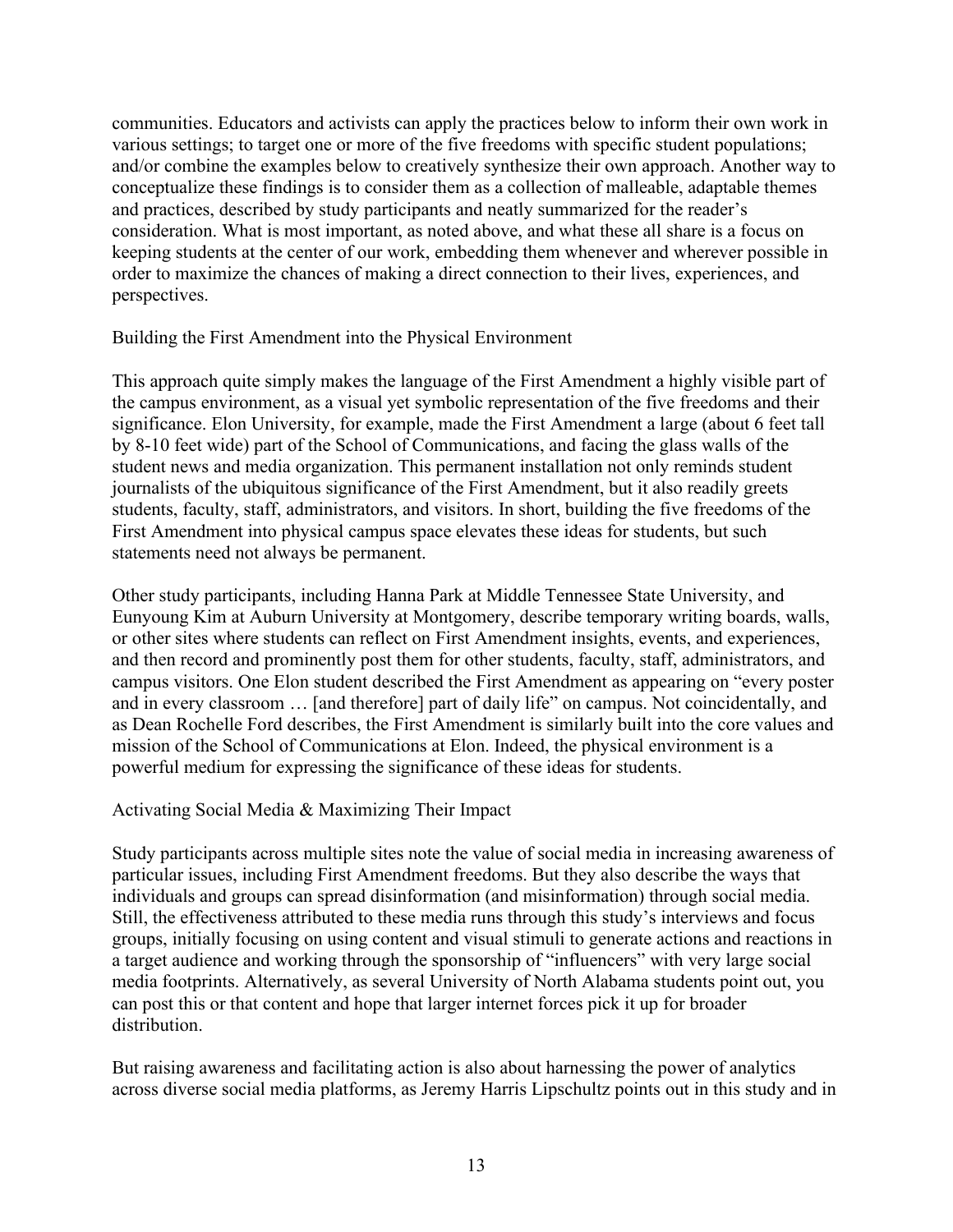his extensive work in this area (see Lipschultz 2018, 2020). This includes using insights across Facebook, Instagram, Twitter, Spotify, and other platforms to guide strategy and outreach in student-run First Amendment campaigns. It also involves incorporating real-time feedback, like Twitter analytics (i.e., "taking a picture of what a Twitter crowd looks like") or aggregated Facebook insights to drill down to "top words" used across platforms. This is an analytic approach that permits the assessment of "reach" to determine whether and how you are touching audiences via social media.

Incorporating students into this work (as suggested above and below) brings it to life; facilitates the development of new skills; and directly connects students to their target audiences, and each other. This is not only an innovative application of emerging methodologies in social media and social network analysis. It is also a great way to work across multiple social media platforms and encourage students to experiment with novel approaches to First Amendment outreach and engagement (a theme that resonates throughout the study data).

#### Bridging Cultural Boundaries

This category of best practices coalesces around study data suggesting that exposure to diverse cultural contexts increases the potential of making a direct and lasting connection with students. This might be accomplished with study-abroad opportunities to experience other cultural norms, practices, and expectations, but also through careful analysis, simulations, and comparisons both within and outside of the classroom.

To be clear, most students (and probably most people in general) lack deep, meaningful, and reflective experiences to frame ideas like ethnocentrism and cultural relativism. Certainly, living or working abroad are among the best ways to cultivate cross-cultural awareness, but this is not possible for all students. Still, reflecting or (better yet) experiencing situations where one or more First Amendment freedoms no longer exist or apply, or "where there are consequences to your speech," can be transformational. In fact, most students would likely be surprised to learn of places and situations where statements like "whatever you do, don't talk about ……." are all too common, as Butler Cain of the University of North Alabama describes of his own students.

Faculty and student participants expand upon these themes by suggesting a campaign comparing First Amendment freedoms to other societies (e.g., China, Russia, Cuba, and so on) "to remind students not to take these for granted." Many campuses (including Middle Tennessee State University, University of North Alabama, and others) also organize events where students voluntarily surrender their First Amendment freedoms in exchange for, say, a free lunch, in order to experience very briefly what everyday life without the five freedoms might look like.

University of North Alabama faculty participants also describe working with students to "dissect" newspapers from different times and places as a "fixed medium," with the goal of encouraging students to analyze these media as "reflections of news values and culture" across space and time. Those same faculty suggest an "international journalist in residence" to engage students and contribute to a vibrant campus dialogue around culturally relative, and relevant, themes. And students in the study sample readily reflect on the value of simply sharing informal conversations and more formal discussions with fellow students from around the world. In short,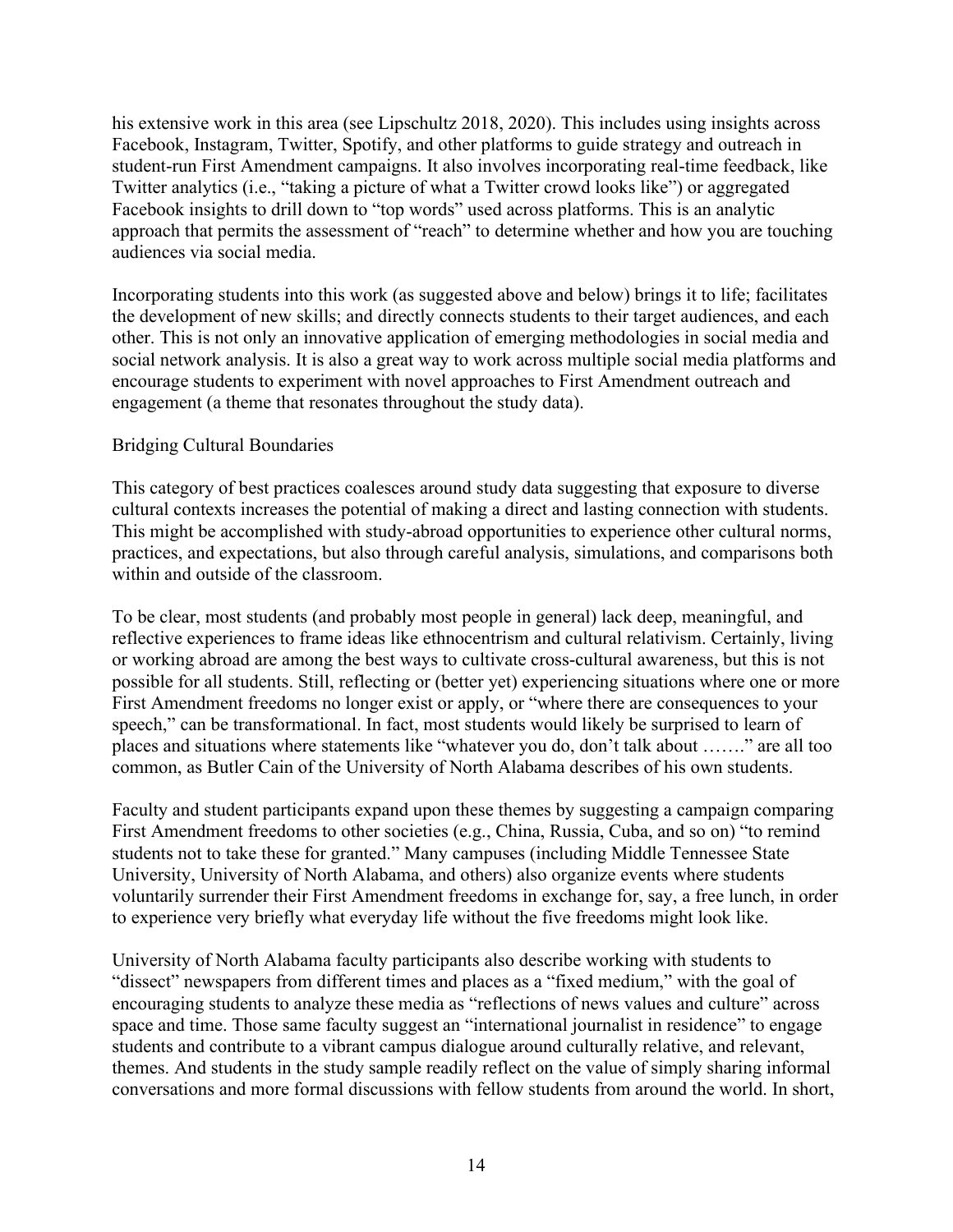this is a very rich set of practices with great potential to connect directly with students through cross-cultural simulations, international comparisons, and the like.

## Reflective Writing Exercises

Students and faculty in the study sample also identify writing assignments as effective modes of engaging students. This category of best practices includes short writing exercises, brief reflection papers, guided journal entries, and similar assignments. However, it is important to appropriately guide students, and to provide adequate direction and prompts.

For instance, instead of "write something about the First Amendment," many faculty members describe the value of short writing assignments, with Elon University faculty specifically focusing on free expression and self-censorship in the media in order to bring "commercial and institutional pressures" to conform into better focus. Additionally, other participants prompt students to explore the connections between history, specific First Amendment freedoms, and current events. This activity might include connections between censorship involving emerging media in the early 1900s versus similar phenomena today. Or such an approach might look at First Amendment rights involving marginalized groups in the civil rights era versus today.

Other participants at Elon and elsewhere point to this category of practices for exploring landmark legal cases and their connections to First Amendment freedoms, as a method to transcend temporal boundaries, properly contextualize these events, and explore the influence of various actors around the cases themselves (e.g., regulatory bodies, religious and other interest groups, etc.) and in the broader culture. Still others describe asking students to report and reflect on a landmark legal case or current event from the perspective of a journalist, with students reporting exercises encouraging them to focus on adhering to media ethics and incorporating First Amendment principles into their future work as journalists.

The utility of incorporating local community and historical contexts was mentioned above as part of a student-centered approach to First Amendment engagement. As part of this approach, and connecting to students' lives and bringing knowledge to life, writing and/or discussion exercises can help capitalize on events that are unfolding in real-time or near-real-time. Auburn University at Montgomery faculty participants mention the significance of the Sept. 11, 2001, attacks as an example of a transformative event to incorporate into campus discussion and/or classroom assignments, but there are many other examples of history unfolding every day. Students specifically identify the "Me Too" and "Occupy Wall Street" movements as excellent examples.

Others might include important civil rights figures or events that unfolded in the local community or on the respective campus (as is the case in Montgomery, Ala.), or alternatively, a social problem or other important local issue. Still another Elon University faculty member describes an exercise in which students interviewed peers in order to pinpoint fellow students' ideas concerning freedom of speech. Students then analyzed those interviews, reflected on their content, and reported findings and conclusions in a follow-up writing assignment. Students in particular note the importance of consistency, clarity, and repetition (i.e., "repeat exposure") for this category of practices. This means applying similar principles over and over (in increasingly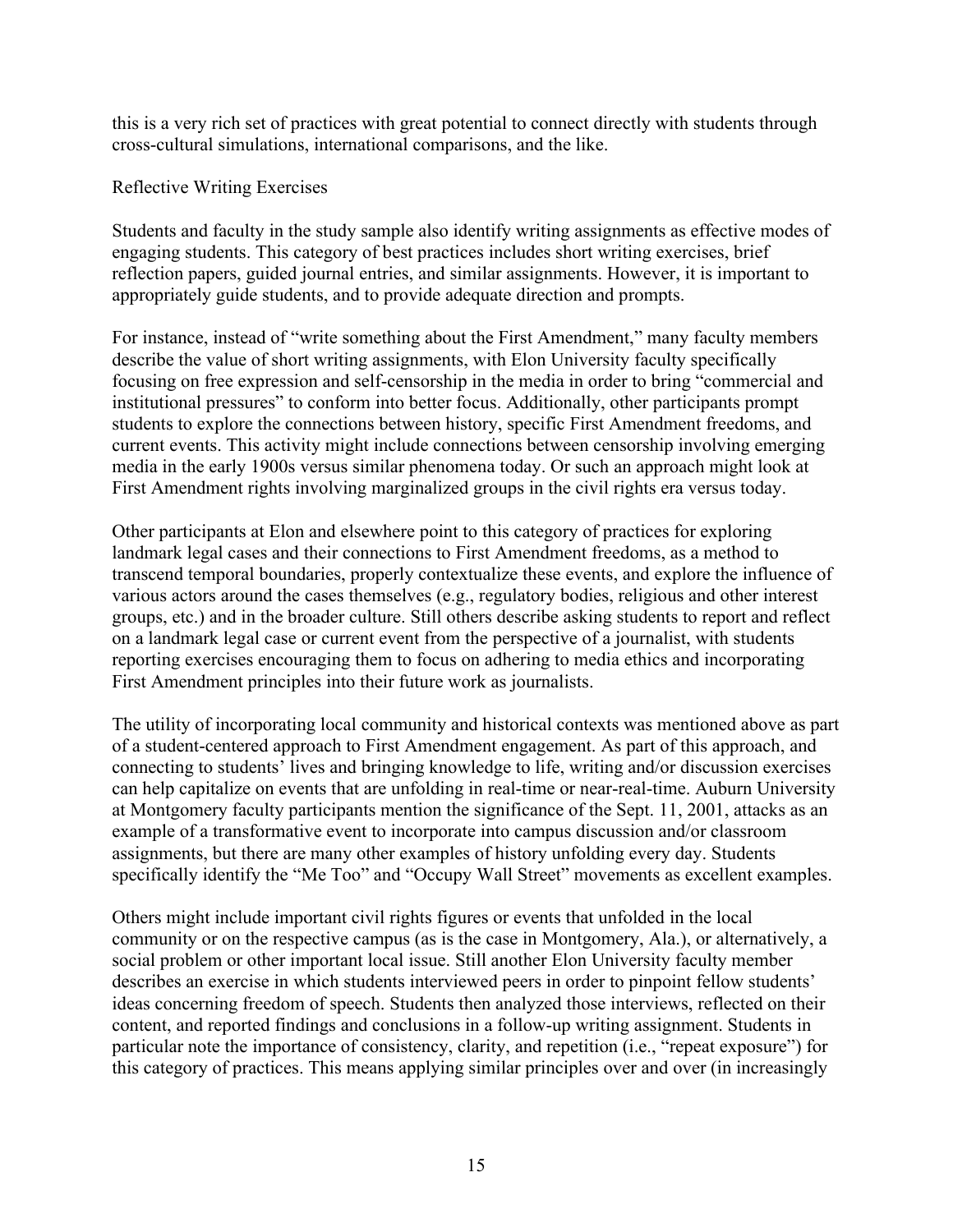nuanced ways) to deepen understanding; touching similar principles from multiple perspectives or with various activities; and incorporating these exercises as a structured element of a course.

The Power of the Case Study

Case studies are also effective tools with which to engage students, and include short discussion scenarios to encourage real-time reflection and problem-solving. Building upon discussion of writing exercises above, faculty report using a case-study approach to analyze real-world, current events at the start of class sessions to frame and deepen understanding and application of First Amendment principles. Faculty describe this approach as a way to "think organically," understand what is happening in "our world," and incorporate legislative perspectives, to see "how slippery [the] law can be."

For example, "You are the head of human resources at a broadcast news station. What do you do when .........," or, "A riot breaks out and police demand access to your camera and other recording devices, so what do you do?" Some faculty also report that case-study analysis of ethical dilemmas or court cases can be particularly powerful and rewarding aspects of First Amendment engagement, to encourage understanding how to "embrace ambiguity" at a time when many students are searching for the "right" or "correct" answer or response. These are also effective methods to help students recognize for themselves how they frame specific court cases in unique ways, and how they can reflect on their own perspectives and standpoints, "build on discomfort," and "appreciate other viewpoints."

Of course, case studies are also useful tools to encourage students to question authority and perhaps reconsider legal decisions from different perspectives, and these practices can be applied as both discussion and writing activities.

# Targeted Campus Events

Other popular ways to promote First Amendment awareness and engagement involve campus speakers, panels, forums, and the like. These are quite common, but study participants share a number of insights concerning these events, as well as several lessons learned from their own experiences.

In keeping with ideas introduced above, it is important to keep messages both direct and practical for students, and to involve and include the broader community beyond campus, if possible. This narrows the range of objectives for the event, while it also widens the base of both participants and attendees. Professor Dan Bennett specifically describes the effectiveness of speakers that are "driven to engage with students," and bringing "practical messages," with significant student and community turnout at John Brown University in Arkansas. And Julie Fix of the University of Houston similarly identifies important elements of relatability and connection to local contexts and/or "powerful stories" in selecting campus speakers.

Next, study participants describe the need for intentionality in marketing and invitations. That is, reach out to specific, influential groups with invitations to attend or participate, and encourage them to publicize throughout their own networks. Bennett also notes the effectiveness of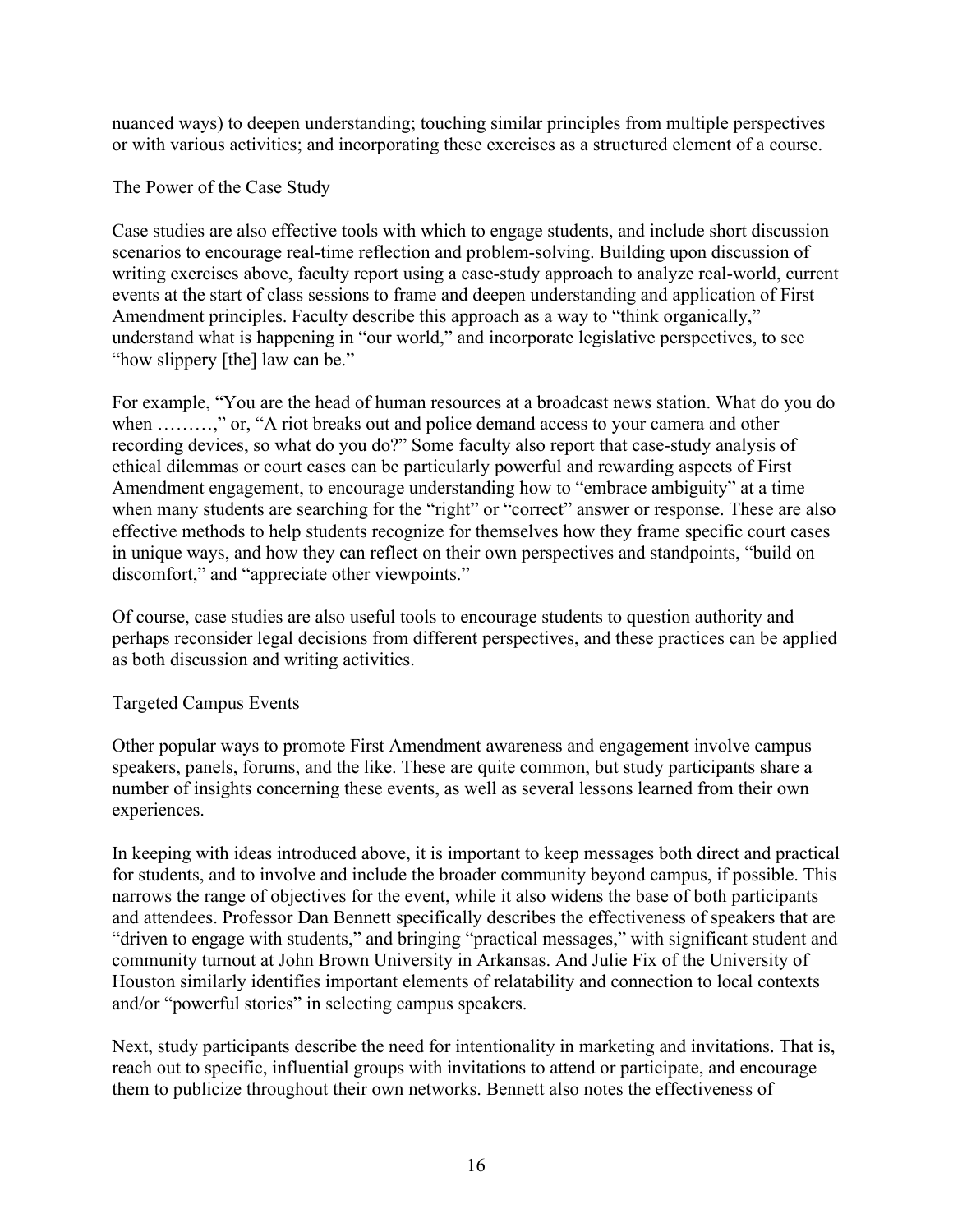bringing carefully selected campus speakers into classes or other smaller student groups as ways to eliminate barriers to intimacy, engagement, and communication, and to facilitate more direct delivery/discussion of their messages. This also means getting away from simply lectures, and moving toward engaging approaches that connect directly with students. Interviewees and focusgroup participants also note that campus talks and guest speakers should be aligned with events of current or historical significance, and/or with commemorative events (e.g., First Amendment Day, First Amendment Month, Constitution Day, Constitution Week).

The University of Nebraska at Omaha's Jeremy Harris Lipschultz describes Constitution Day/Week events like panels on the state of journalism, fake news, and other topics. These activities also carried beyond a single point-in-time event, however, with a subsequent "celebration" of the First Amendment announcing contest winners, and a total of three student touchpoints over three months (and incidentally, continual measurement and assessment of social media hashtags over the same time period). If carefully planned with specific objectives and organized around "very focused issues," these can be great ways to mix what Colin Donohue of Elon University calls the "social with the intellectual" to generate awareness, engagement, and discussion around First Amendment freedoms. Elon, for instance, hosts events like Banned Books Week, information literacy week, a free-food festival, and a speaker focusing on media literacy. Donohue goes on to describe the importance of creating atmospheres and/or events that feel less like information delivery and more like absorbing information, which will typically last longer.

Such events are not only informative ways to create campus connections to powerful First Amendment themes, stories, and experiences, but they are also, as Bennett goes on to explain, great ways to model respectful and civil disagreement with different, and sometimes offensive, points of view. Faculty leaders in this study report using campus events to prepare students for multiple, often alternative viewpoints, that may be coming to their campus. Two specific examples mentioned were Turning Point USA (a politically conservative nonprofit active on university campuses) at Fresno State University, and Westboro Baptist Church (a controversial religious group well known for its extreme positions across a range of issues) at the University of North Alabama. In other words, campus leaders report using the arrival of such groups as opportunities to help students envision free speech unfolding in real time, and to condition their own reaction to others' opinions and positions (whether classified as political speech or hate speech, or both). After all, listening to controversial viewpoints is an important element of the freedom of speech in America.

Student respondents at the University of North Alabama also suggest more regular opportunities for engagement like monthly student forums for conversation, discussion, etc., perhaps organized around key campus issues or other topics or events directly relevant to students' lives.

One final consideration in this set of practices involves student attendance, which should probably be something other than mandatory. Students recommended using incentives to promote attendance and to increase the chances of substantial audiences, including prizes, gifts, and of course, free food. As noted above, some campuses use food as part of simulations where students voluntarily give up their First Amendment freedoms as a way to imagine (very briefly) life without those rights. As one University of North Alabama colleague says, "removal brings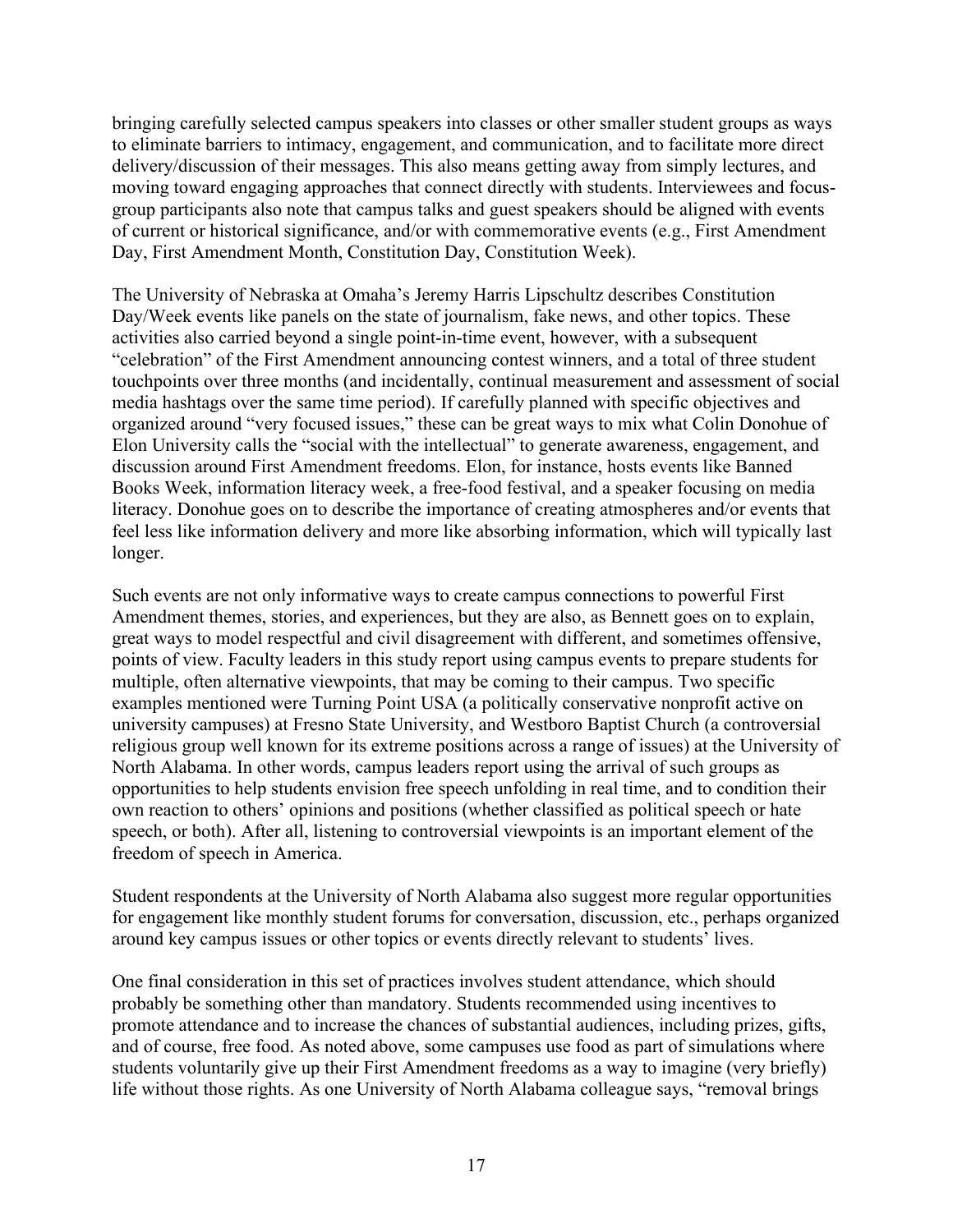about awareness, [and] then you can educate" students to "think about what they're exchanging." The goal here is also to teach students never to give up these rights, and what could happen if we are not paying attention to efforts to narrow or eliminate those First Amendment freedoms.

Many study participants also put gamification principles to work within their campus events. Gamification simply refers to design features that engage people through gaming principles and motivate continued participation in some activity, including  $12$ :

- Building an engaging storyline to pull participants (i.e., "players") along in their decision-making.
- Helping participants visualize progress and provide feedback.
- Rewarding participants often.
- Paying attention to aesthetics and visual design, which spark engagement and interest.
- Facilitating participants' goal-setting by providing something to aim for or collect.
- Gradually adding complexity to keep things interesting and engaging.

Adding one or more of these elements (along with prizes, publicity, promotions, and "free stuff") appears particularly advantageous when considering campus activities like scavenger hunts, game booths, student "pitch" contests, writing contests, or other competitions. And study participants also note that buil[di](#page-18-2)ng First Amendment messaging into entertainment events like Shut Up and Dance,<sup>[13](#page-18-1)</sup> which is affiliated with the Free Speech Center, makes for very successful campus events.

In other examples, Elon University hosts a "fake news game show," Auburn University at Montgomery puts on a writing contest involving the campus newspaper, and the University of Houston builds game booths and prizes into First Amendment outreach activities.

# Hands-On Engagement

Of course, an integral part of the student-focused approach described above involves "touching lives," "bringing experience close to them," "making it real" with "real examples," and "direct experiences." A great way to do this is to embrace a creative, problem-posing approach whereby students can "learn by doing" and fully experience the physical, academic, and emotional work associated with promoting First Amendment engagement.

Michelle O'Malley, associate professor of communications at Ball State University, describes how this might involve learning new technologies and new applications of those tools; developing innovative approaches to engaging fellow students; thinking critically and reflexively; and/or dealing with the inevitable "push-back" (and sometimes hate mail) associated with promoting and discussing politicized and sometimes controversial events or situations. At Ball State, this also included a student-organized social media campaign; geofencing sites showcasing "journalism in action"; challenging students to "get people excited about the First

<span id="page-18-1"></span><span id="page-18-0"></span><sup>12</sup> See [www.datagame.io/gamification-principles/](http://www.datagame.io/gamification-principles/)

<span id="page-18-2"></span><sup>&</sup>lt;sup>13</sup> A narrated concert telling the story of American social struggles through the lenses of various musical genres.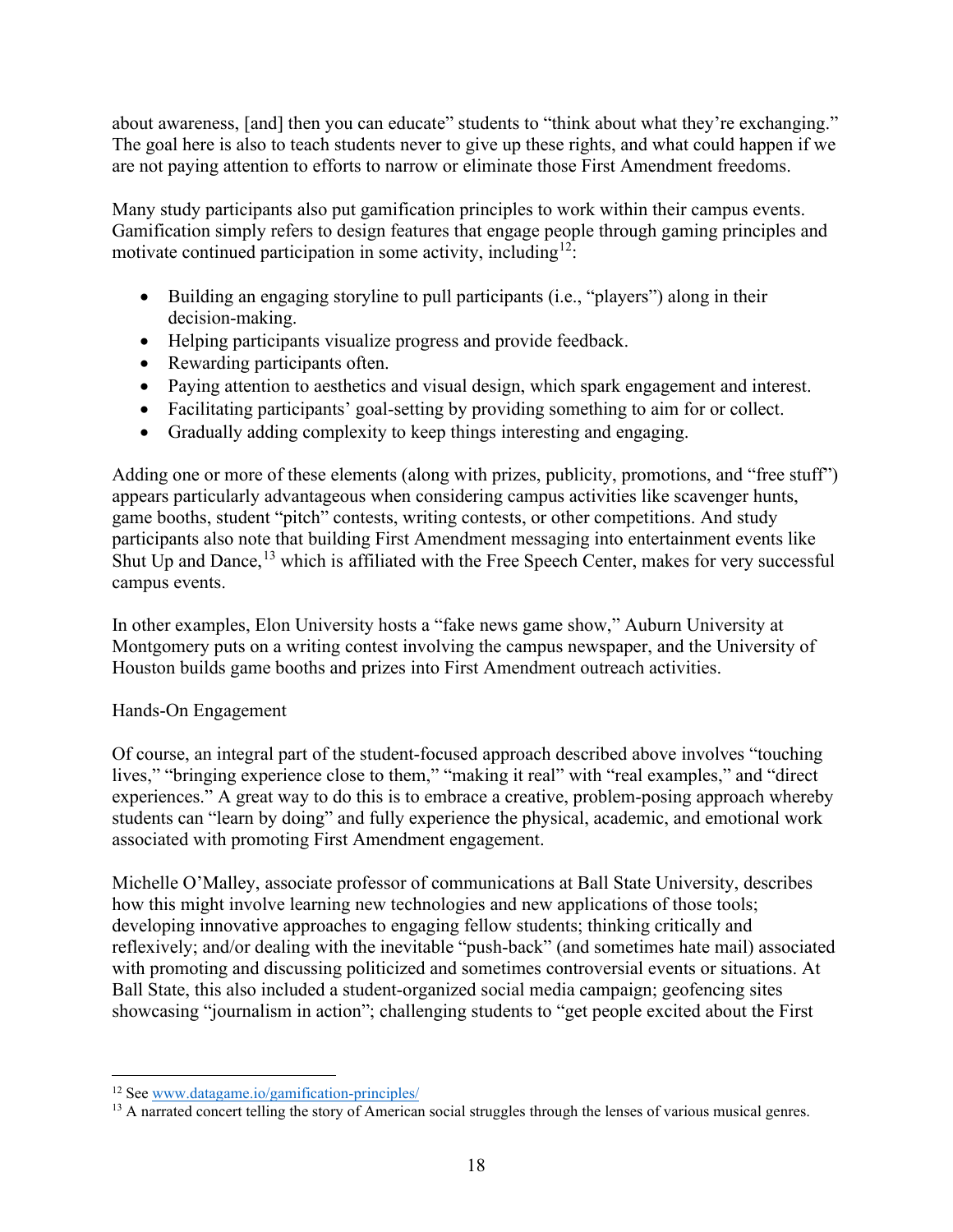Amendment"; and student-planned activities to coincide with "Thank a Journalist Day" in Indiana. In other words, "engage students and get them to think for themselves." Several study participants also point to the value of studying abroad, missions, and culturalexchange programs that incorporate hands-on experience to encourage students to reflect on the culturally relative character of First Amendment freedoms. These are uniquely American phenomena in many ways, and students should recognize the culturally bound character of the five freedoms, which do not exist everywhere.

One Elon University faculty member describes having students file a Freedom of Information Act (FOIA) request for real information, and then reflect on its approval or rejection, while University of North Alabama colleagues encourage students to attend a trial or a legislative session to see constitutional principles in action, and again in real time, in a hands-on way.

Other study participants join Julie Fix and Jeremy Harris Lipschultz in describing their primary focus on the "structure" of activities to ensure that they are "student-centered" and "studentdesigned." These approaches aim to keep students at the core of the work, but also to tap into the valuable creativity that students bring to these interactions and activities. For example, two Elon student participants suggest a hands-on practice that sends college students into middle schools to discuss First Amendment principles with younger students. Apparently intended to address the need to increase awareness and engagement before college, they describe asking middle-school students about their First Amendment rights, and conducting simulations, activities, and discussions, so that "everyone that goes through our public education system understands the fundamental rights that they are guaranteed by the Constitution." They go on to note that "not everyone goes to college, so you shouldn't have to wait until college to learn about the First Amendment." Those same students explain how most people exist in a "bubble," and engaging, practical, hands-on approaches can help burst those bubbles by exposing students to new ideas, and new perspectives from which to understand those ideas and their own experiences.

Other examples of hands-on student engagement include Middle Tennessee State University, where as part of a *1 for All* initiative Professor Hanna Park assigns undergraduate students to plan, implement, and evaluate a public relations campaign to increase awareness and stimulate advocacy, including through social media. Similarly, Professor Van Leuven encourages students at Fresno State University to develop and lead their own public relations campaign in a twosemester event focusing on student involvement/engagement and dissecting the First Amendment (and students' understanding of the five freedoms). She notes that students become significantly invested in their work, and they even produce a short iMovie focusing on the First Amendment to focus student creativity on engaging diverse audiences. Van Leuven also focuses very closely on assessment, a theme to which we will return below. Professor Eunyoung Kim of Auburn University at Montgomery and Professor Lipschultz of the University of Nebraska at Omaha also report using student-centered campaigns to achieve similar goals.

#### Building Bridges

Another best practice involves including and involving as many groups as possible when planning campus activities around First Amendment engagement. Study participants describe the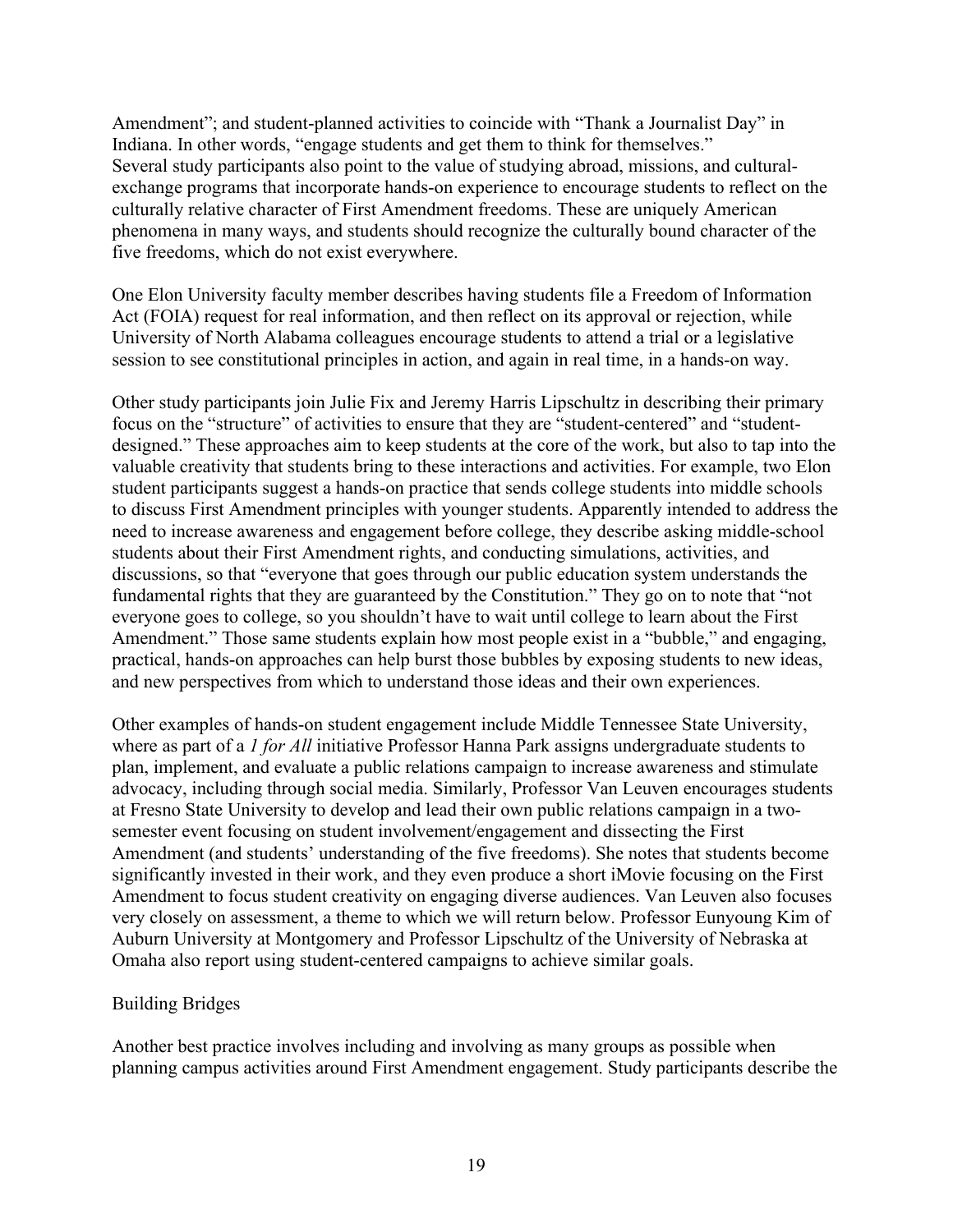value of reaching out to other parts of campus; other departments or student/faculty organizations; interest/affinity groups; and the local community.

Since many of us encounter similar challenges and barriers to student engagement, outreach to and communication with other campuses (or perhaps groups like the Free Speech Center at MTSU) can also be a very valuable way to identify what practices work effectively, and so on. Such outreach might seem most relevant to broad campus activities, yet faculty contacts also note the need to expand and embed First Amendment principles into curricula across all of campus, not just for specific groups of journalism, public relations, or communications students.

As Professor O'Malley at Ball State suggests, "go for audiences that you can get."

## Assessment & Iteration

A final theme emerging from this research involves actual *assessment* of what works on campus. That is, there are dozens or hundreds of great events, activities, and classroom strategies unfolding across many campuses, but comparatively less attention to assessing how well those approaches work. Indeed, getting an idea of what works is a large part of the justification underlying the current study.

But campus leaders should keep assessment front and center in their planning, especially since assessment really begins with setting specific goals and objectives early on. As suggested by Fresno State's Nancy Van Leuven, assessment also means following up with students after campus events, soliciting student evaluations, administering classroom assessments, and/or gleaning valuable assessment insights through discussion or debriefing with students in class following specific activities. Julie Fix at the University of Houston similarly notes the importance of pre- and post-tests to assess effectiveness. This is about gathering (often unanticipated) data, insights, and recommendations for the future, and integrating those ideas into future iterations of student-engagement efforts.

#### Conclusion

This study aims to illuminate and advance best practices in First Amendment engagement among American university students, with a focus on identifying strategies that are effective, adaptable, and easily implemented.

The results summarized above highlight the value of putting students at the center of our planning and design processes, in order to connect directly and effectively to their lives and experiences, but also to tap into their own creativity when it comes to engaging peers.

As noted above, interview and focus-group data also suggest the value of a purposeful and nuanced approach to planning student-engagement and outreach activities, in order to envision and articulate objectives (e.g., driving awareness/engagement around a specific freedom) and to create opportunities for assessment and improvement over time. Connecting to students' personal lives and experiences appears paramount, with such connections repeatedly surfacing in this study.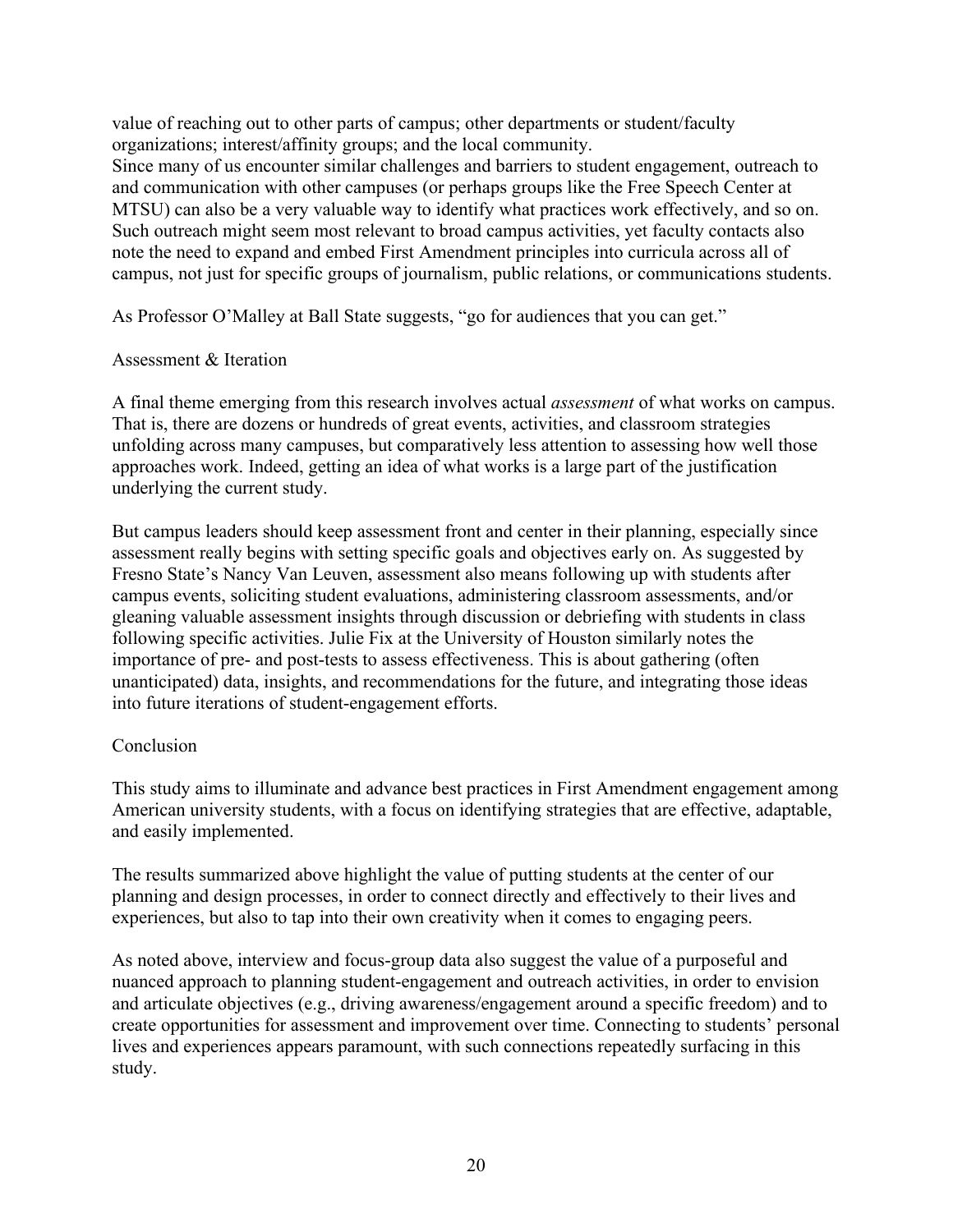Culture is also particularly important amid these priorities. This means, first, engaging students in ways that can help transcend the bounded nature of their own culture(s), and second, creating a campus culture of involvement, awareness, and advocacy surrounding the First Amendment and its five freedoms. Both of these, as the University of North Alabama's Butler Cain describes, are part of the same continual, challenging process.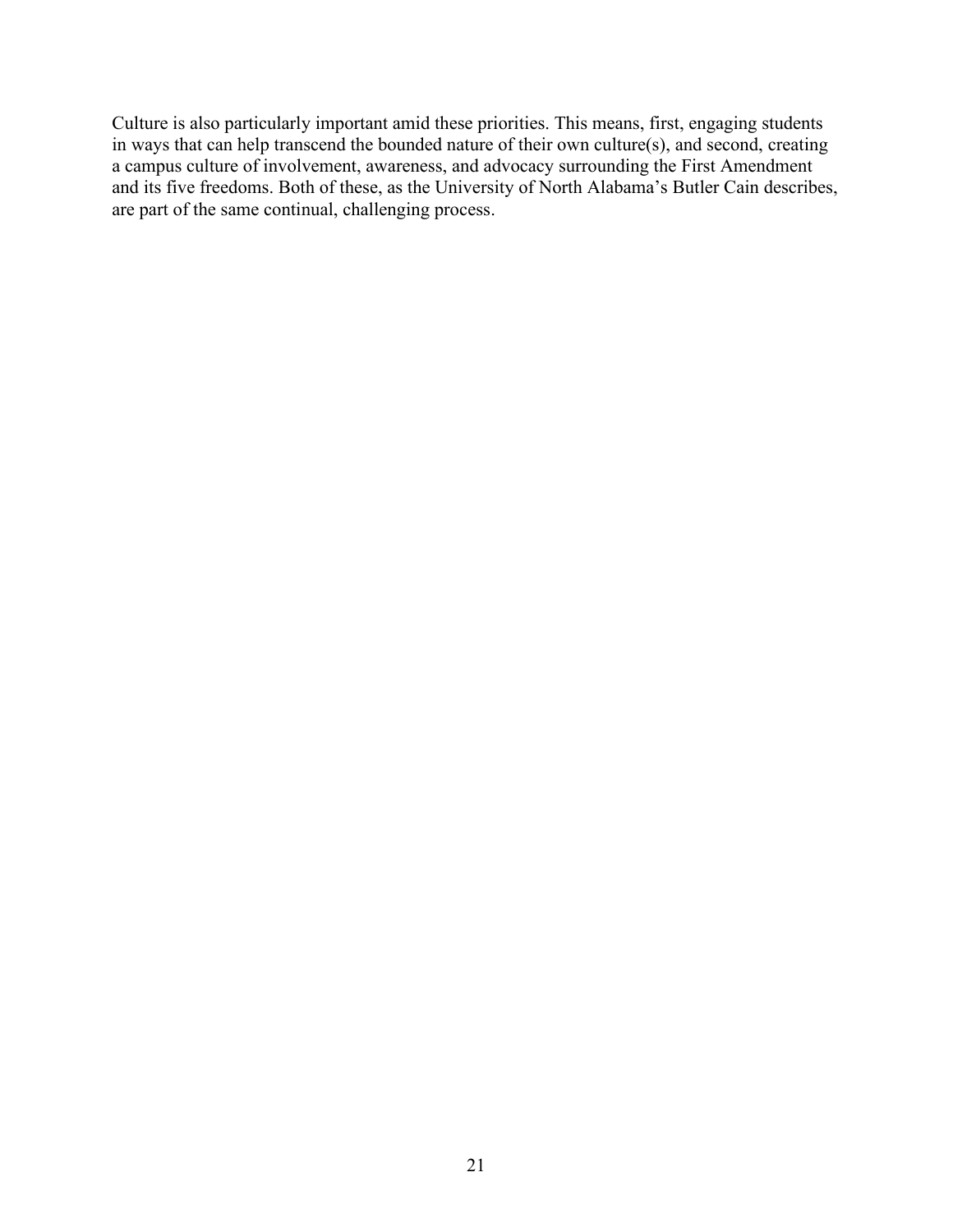#### References

Babbie, Earl. (2011). *The Basics of Social Research*. 5th edition. Belmont, CA: Wadsworth.

- Berg, Bruce L. (2009). *Qualitative Research Methods for the Social Sciences*. 7<sup>th</sup> edition. Boston: Allyn & Bacon.
- Doyle, Charles. (2002). *The USA PATRIOT Act: A Sketch.* CRS Report No. RS21203. Retrieved from Congressional Research Service website: <https://fas.org/irp/crs/RS21203.pdf> (Accessed July 11, 2020).
- *Encyclopedia of the First Amendment* copyright 2009 by CQ Press, an imprint of SAGE Publications, Inc. Republished by permission of SAGE Publications, Inc. <https://mtsu.edu/first-amendment/encyclopedia>
- Frankfort-Nachmias, Chava & David Nachmias. (2000). *Research Methods in the Social Sciences*. 6<sup>th</sup> edition. New York: Worth.
- Grynbaum, Michael M. & Eileen Sullivan. (2019). "Trump Attacks The Times, in a Week of Unease for the American Press." *The New York Times*. February 20, 2019. <https://www.nytimes.com/2019/02/20/us/politics/new-york-times-trump.html>
- Harris Lipschultz, Jeremy. (2018). *Social Media Communication: Concepts, Practices, Data, Law & Ethics.* New York: Routledge.
- \_\_\_\_\_. (2020). *Social Media Measurement & Management: Entrepreneurial Digital Analytics.*  New York : Routledge.
- Paulson, Ken. (2020, May 8). "College Students Support Free Speech With Exceptions." *The Free Speech Center*. [https://mtsu.edu/first-amendment/post/637/college-students](https://mtsu.edu/first-amendment/post/637/college-students-support-free-speech-with-exceptions)[support-free-speech-with-exceptions](https://mtsu.edu/first-amendment/post/637/college-students-support-free-speech-with-exceptions)
- Seigenthaler, John. (2009). "The First Forty-Five Words." Foreword in *The First Amendment Encyclopedia.* Washington, DC: CQ Press.